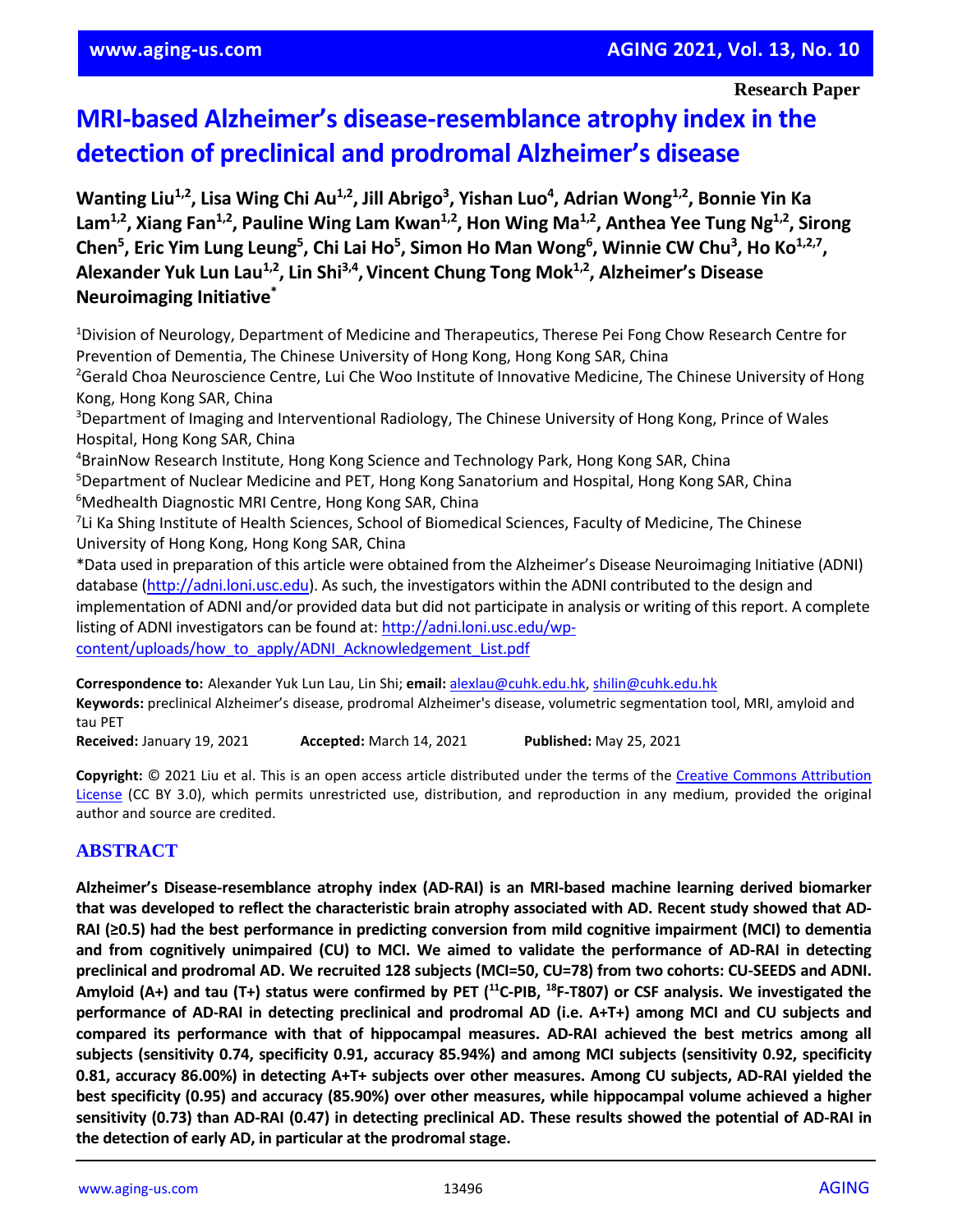## **INTRODUCTION**

Detection of subjects at risk of developing dementia associated with Alzheimer's disease (AD) and intervention at the early stage provides the greatest opportunity in reducing the increasing dementia burden associated with AD, which is the commonest cause for dementia among the older population. The latest 2018 National Institute on Aging and Alzheimer's Association (NIA-AA) research framework defined AD biologically by the presence of 2 core pathologic molecular biomarkers, amyloid- $\beta$  (A+) and neurofibrillary tau (T+), rather than by the presence of cognitive impairment [1]. With this definition, subjects harboring A+T+ may exhibit a continuum of severity of cognitive impairment, ranging from cognitively unimpaired (CU) (i.e. preclinical AD), to mild cognitive impairment (MCI) (i.e. prodromal AD), to dementia (i.e. AD with dementia). The evolution from preclinical to prodromal AD, or from prodromal AD to AD with dementia may take several years and this slow transition provides an excellent window to implement strategies that may prevent conversion to dementia.

This shift in paradigm (i.e. from reliance on clinical symptoms to molecular biomarkers, from focusing on dementia to pre-dementia stage) makes having an accurate *in-vivo* method in detecting AD biomarkers to be of great importance. At present, accurate *in-vivo* detection of beta-amyloid and neurofibrillary tau is feasible with positron emission tomography (PET) and cerebrospinal fluid (CSF) analysis. Studies comparing antemortem amyloid and tau PET and CSF analysis of beta-amyloid<sub>1-42</sub> (A $\beta$ <sub>1-42</sub>) and phosphorylated tau (p-tau) showed excellent correlation with post-mortem amyloid and tau burden [2–4]. Both PET and/or CSF are currently considered as the gold standard *in-vivo* diagnostic tests for preclinical and prodromal AD.

Apart from beta-amyloid and neurofibrillary tau, the 2018 NIA-AA research framework also considers neurodegeneration (N) as another biomarker for AD [1]. However, neurodegeneration is considered a downward and relatively more advanced event in the biological cascade of AD progression and is also non-specific, as many other brain diseases may also cause neurodegeneration. Neurodegeneration in AD is currently captured *in-vivo* by Fluorodeoxyglucose (FDG) PET hypometabolism, CSF total-tau, and atrophy on magnetic resonance imaging (MRI). Despite being considered as an advanced event in the biological cascade of AD, previous studies suggested that subtle yet characteristic pattern of neurodegeneration could still be detected by FDG PET, CSF total-tau, or MRI at the preclinical or prodromal stage of AD [5–8]. Moreover, subjects with  $A+T+(N)$ + are at higher risk of future cognitive decline than those with  $A+T+(N)$ - [9, 10]. Hence, detection of characteristic pattern of neurodegeneration may have a role in the detection or prognostication for preclinical and prodromal AD.

Among the 3 conventional modalities in capturing neurodegeneration in AD, only MRI is non-invasive and is relatively more accessible than PET and CSF analysis. Structural MRI can capture the unique pattern of brain atrophy associated with AD, which is more prominent in the medial temporal lobe (e.g. hippocampus) initially, and then spread throughout the entire temporal lobe, parietal lobe, and frontal lobe [5, 8, 11]. Medial temporal lobe atrophy (MTA) or hippocampal volume (HV) as determined by MRI is the commonest imaging biomarker used for the diagnosis of AD with dementia or as a prognostic biomarker predicting conversion from MCI to AD with dementia [12, 13]. With the advancement of MRI-based automated brain segmentation tools, global and regional brain volumes (e.g. HV) can now be quantified accurately, reliably, easily, and quickly. In addition, several studies attempted to combine multiregion brain atrophy features on MRI in the form of a single severity index as derived from machine learning method and investigated its accuracy in predicting risk of conversion from MCI to dementia or from CU to MCI at an individual level [14–19]. We recently showed that a MRI-based machine learning derived AD-resemblance atrophy index (AD-RAI) had the best prognostic performance over other regional volumetric measures in predicting conversion from MCI to dementia and from CU to MCI using subjects from the AD Neuroimaging Initiatives-2 (ADNI-2) [19]. This index indicates the similarity in atrophy pattern between the subject's brain and those with AD with dementia. It ranges from 0 to 1.0 and value closer to 1 implies greater similarity. The optimal AD-RAI cutoff of differentiating converters from non-converters derived from subjects recruited from ADNI was  $\geq$  0.5 [19].

In this study, we aimed to validate the performance of AD-RAI at the cutoff of  $\geq 0.5$  obtained from our recent derivation study [19] in the detection of preclinical and prodromal AD among MCI and CU subjects recruited from our prospective cohort and the ADNI cohort (excluding ADNI-2), and to compare its performance with that of traditional MRI-based measures, namely visual MTA rating and quantitative hippocampal measures. We hypothesized that AD-RAI is able to reflect the characteristic pattern of brain atrophy that is associated with A+T+ at the prodromal or preclinical stage of AD.

#### **RESULTS**

We recruited 138 patients altogether. Apart from 128 subjects with MCI  $(n=50)$  and CU  $(n=78)$  (Table 1A),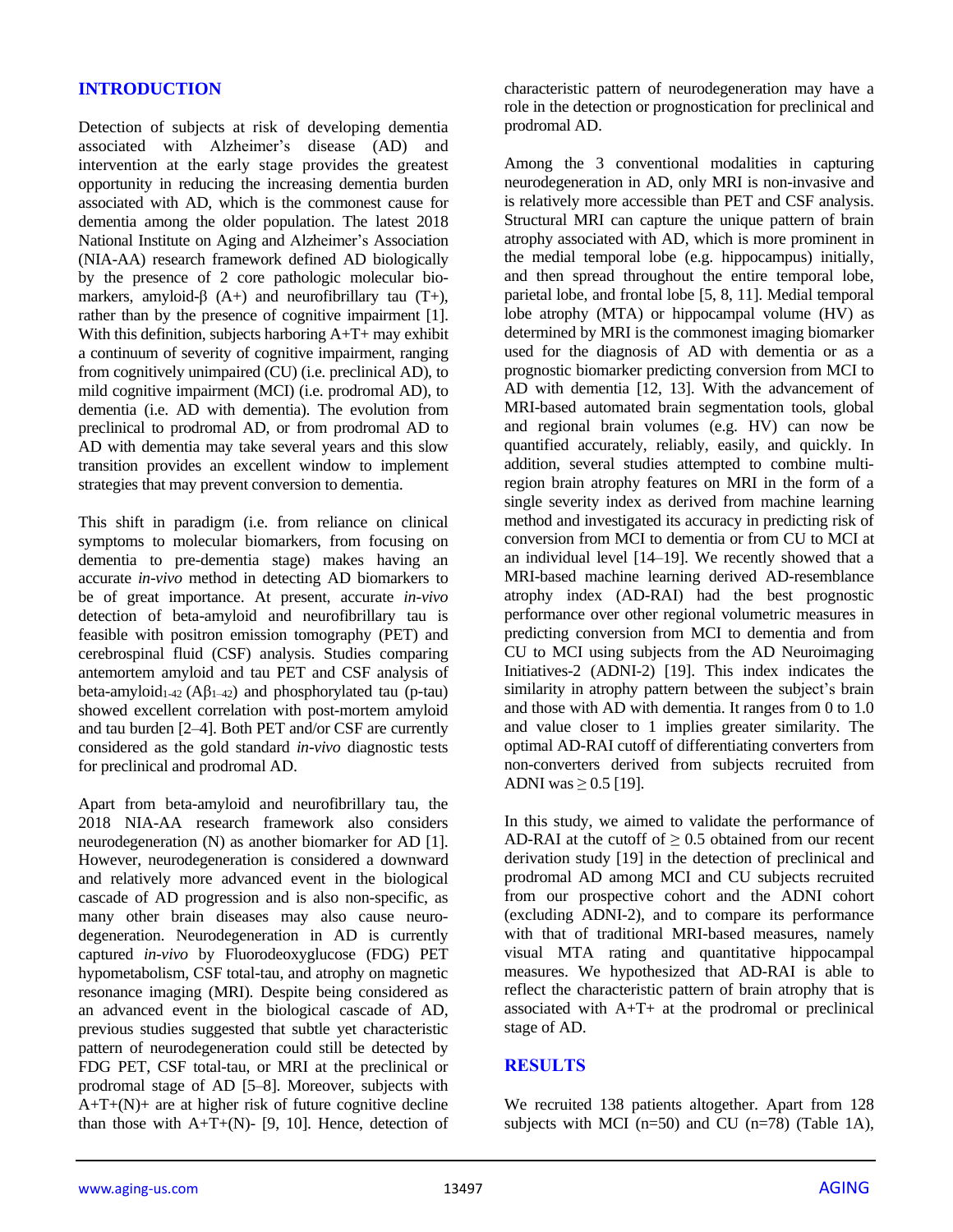|                                      | All subjects $(n=128)$ | $MCI(n=50)$      | $CU (n=78)$      | <b>P-value</b> |
|--------------------------------------|------------------------|------------------|------------------|----------------|
| Age (years), mean (SD)               | $68.42 \pm 6.21$       | $69.80 \pm 6.26$ | $67.54 \pm 6.05$ | $0.044*$       |
| Male $(n \lceil \frac{6}{6} \rceil)$ | 64 (50.0)              | 28(56.0)         | 36(46.2)         | 0.281          |
| Education (years), mean (SD)         | $12.48 \pm 5.35$       | $12.3 \pm 5.68$  | $12.61 \pm 5.16$ | 0.755          |
| $A+T+$ (n [%])                       | 39 (30.5)              | 24 (48.0)        | 15(19.2)         | $0.001*$       |
| A+T- $(n \, \lceil \sqrt[6]{})$      | 9(7.0)                 | 4(8.0)           | 5(6.4)           | 0.734          |
| $CDR$ , mean $(SD)$                  | $0.20 \pm 0.24$        | 0.5              | 0                | $NA**$         |
| AD-RAI, mean (SD)                    | $0.29 \pm 0.35$        | $0.52 \pm 0.38$  | $0.15 \pm 0.23$  | $< 0.001*$     |
| $HV$ (mL), mean (SD)                 | $6.69 \pm 0.88$        | $6.32 \pm 0.81$  | $6.94 \pm 0.84$  | $< 0.001*$     |
| HF $(\%)$ , mean $(SD)$              | $0.46 \pm 0.05$        | $0.43 \pm 0.05$  | $0.47 \pm 0.05$  | $< 0.001*$     |

MCI=mild cognitive impairment; CU=cognitively unimpaired; SD=standard deviation; A+T+=subjects harboring beta-amyloid and tau; A+T-=subjects harboring beta-amyloid only; CDR= clinical dementia rating scale; AD-RAI= Alzheimer's disease resemblance atrophy index; HV=hippocampal volume; HF=hippocampal fraction. The p-values represent the group difference in each variable between MCI subgroup and CU subgroup derived from independent-samples t-test. \*represents significant difference at p < 0.05. \*\*T-test cannot be computed because the standard deviations of both groups are 0.

we also recruited 10 subjects with AD-like dementia for the validation of our PET protocols. The demographic and clinical characteristics of MCI and CU subjects in each cohort are shown in Table 1B. Intra-rater reliability for visual MTA rating showed a weighted Kappa of 0.74. The test/re-test precision of AccuBrain® in generating repeated measures was perfect (i.e. 100%) for AD-RAI, HV, and HF.

Number (percentage) of subjects who were A+T+ among dementia, MCI, and CU were 10 (100%), 24 (48%), and 15 (19.2%), respectively. The findings that all the 10 dementia subjects were both  $A<sup>+</sup>$  and  $T<sup>+</sup>$  (i.e. 100%) lent support to the sensitivity and validity of the PET protocols of CU-SEEDS. Performance of AD-RAI and other imaging measures in the detection of A+T+ among the 10 dementia subjects can be found in Supplementary Table 2. In brief, AD-RAI  $(≥ 0.5)$ yielded the best sensitivity (i.e. 0.90) in detecting  $A+T+$ among dementia subjects when compared with HV (0.80), HF (0.50), and visual MTA (0.80).

Among all subjects (i.e. MCI and CU subjects) (Table 2A), AD-RAI  $(≥ 0.5)$  yielded the best sensitivity  $(0.74)$ and accuracy (85.94%) over other measures, as well as a high specificity of 0.91 in detecting AD  $(A+T+)$ subjects. HV  $( \leq 6.44 \text{ mL})$  yielded a fair sensitivity of 0.69, with a specificity of 0.75 and an accuracy of 73.44%. HF  $( \leq 0.42\%)$  had the highest specificity of 0.92, yet with a fair sensitivity of 0.51. Sensitivity, specificity, and accuracy of MTA  $(\geq 1)$  were 0.51, 0.88, and 76.56%, respectively.

Among MCI subjects (Table 2B), AD-RAI  $(≥ 0.5)$ yielded the best metrics over other measures, with an excellent sensitivity of 0.92, a good specificity of 0.81, and a good overall accuracy of 86.00% in detecting prodromal AD. HV  $(\leq 6.07$ mL) yielded a high specificity of 0.88, yet with a lower sensitivity (0.71) and accuracy  $(80.00\%)$ . HF  $(\leq 0.41\%)$  yielded a fair sensitivity of 0.58, a high specificity of 0.88, and an accuracy of 74.00%. Sensitivity, specificity, and accuracy of MTA  $(\geq 1)$  were 0.67, 0.81, and 74.00%, respectively.

Among CU subjects (Table 2C), AD-RAI yielded the highest specificity (0.95) and accuracy (85.90%), yet with a low sensitivity of 0.47 in detecting preclinical AD. HV ( $\leq$  6.64mL) yielded a higher sensitivity (0.73) than AD-RAI, along with a fair specificity (0.70) and accuracy (70.51%). HF ( $\leq$  0.44%) yielded a low sensitivity of 0.47, a high specificity of 0.87 and an accuracy of 91.79%. Sensitivity, specificity, and accuracy of MTA  $(≥ 1)$  were 0.27, 0.90, and 78.21%, respectively.

We performed separate analysis on the performance of various imaging measures in detecting subjects harboring  $A+T+$  in respective cohorts. Results of these analysis are shown in Table 3A–3C. In general, the performance metrics of AD-RAI were similar between these two cohorts.

The metrics of various imaging measures in detecting subjects harboring  $A+$  with or without T (i.e.  $A+T+$  and A+T-) can be found in Supplementary Table 3A–3C. Overall, almost all imaging measures had lower sensitivity and accuracy in detecting A+ with or without T when compared to that in detecting A+T+.

## **DISCUSSION**

In the present validation study, using the cutoff derived previously from the ADNI-2 database (i.e.  $\geq$  0.5) [19],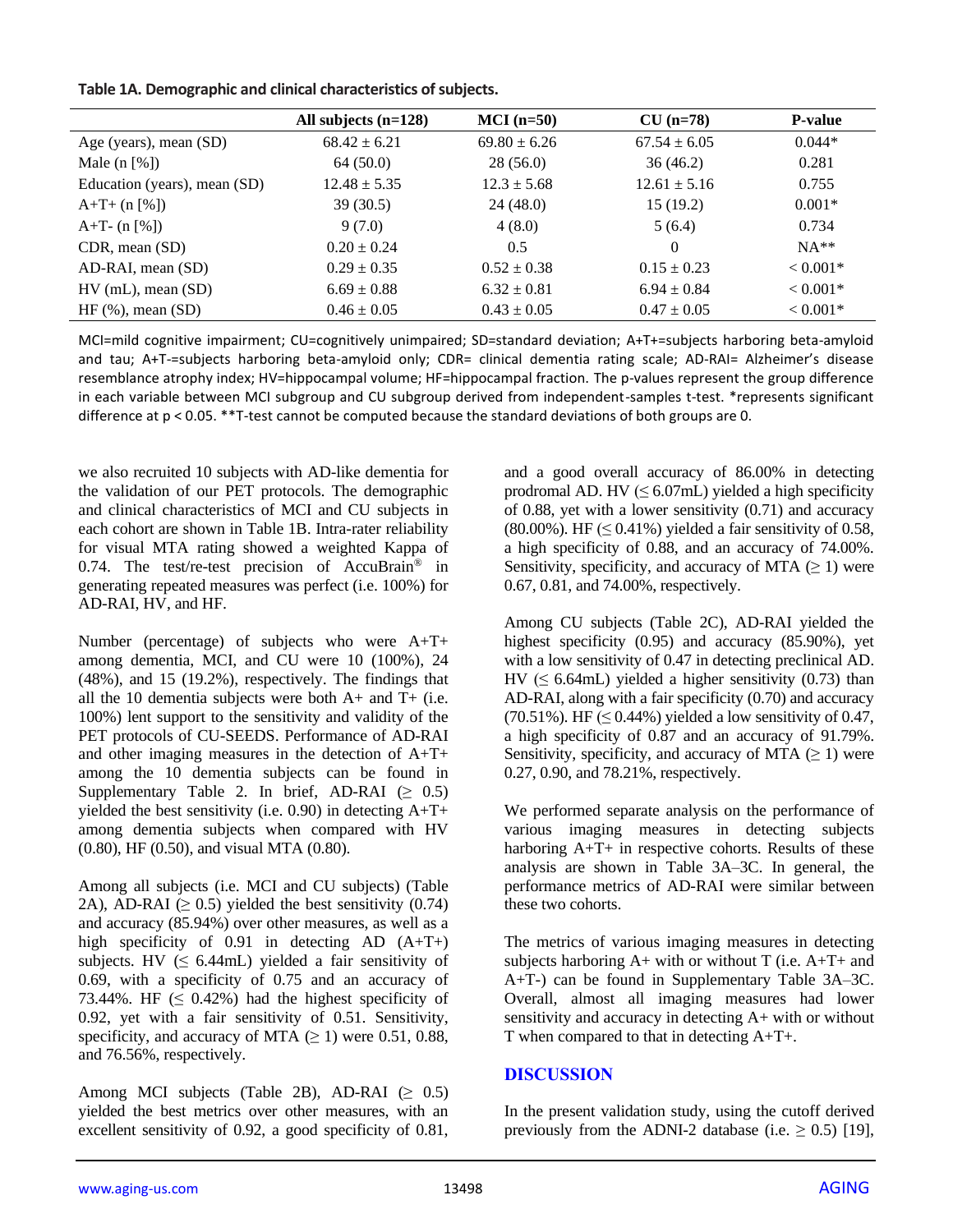| Table 1B. Demographic and clinical characteristics of subjects in CU-SEEDS and ADNI cohorts. |
|----------------------------------------------------------------------------------------------|
|----------------------------------------------------------------------------------------------|

|                                                    |                          | <b>CU-SEEDS</b>        |                       |            |                          | <b>ADNI</b>        |                                    |            |  |  |
|----------------------------------------------------|--------------------------|------------------------|-----------------------|------------|--------------------------|--------------------|------------------------------------|------------|--|--|
|                                                    | All subjects<br>$(n=64)$ | <b>MCI</b><br>$(n=25)$ | <b>CU</b><br>$(n=39)$ | P-value    | All subjects<br>$(n=64)$ | MCI<br>$(n=25)$    | $\mathbf{C}\mathbf{U}$<br>$(n=39)$ | P-value    |  |  |
| Age (years), mean (SD)                             | $66.75 \pm 6.99$         | $69.80 \pm 6.49$       | $64.80 \pm 6.65$      | $0.004*$   | $70.10 \pm 4.81$         | $69.80 \pm 6.15$   | $70.29 \pm 3.81$                   | 0.723      |  |  |
| Male $(n \lceil \% \rceil)$                        | 27(42.2)                 | 11(44.0)               | 16(41.0)              | 0.818      | 37(57.8)                 | 17(68.0)           | 20(51.3)                           | 0.187      |  |  |
| Education (years), mean (SD)                       | $9.19 \pm 4.60$          | $8.28 \pm 4.95$        | $9.81 \pm 4.30$       | 0.201      | $15.67 \pm 3.92$         | $16.32 \pm 2.77$   | $15.26 \pm 4.49$                   | 0.293      |  |  |
| $A+T+$ (n [%])                                     | 15(23.4)                 | 11(44.0)               | 4(10.3)               | $0.005*$   | 24(37.5)                 | 13(52.0)           | 11(28.21)                          | 0.238      |  |  |
| $A+T-$ (n [%])                                     | 3(4.7)                   | 2(8.0)                 | 1(2.6)                | 0.379      | 6(9.4)                   | 2(8.0)             | 4(10.3)                            | 0.767      |  |  |
| $CDR$ , mean $(SD)$                                | $0.20 \pm 0.25$          | 0.5                    | $\mathbf{0}$          | NA         | $0.20 \pm 0.25$          | 0.5                | $\theta$                           | NA         |  |  |
| HK-MoCA, mean (SD)                                 | $24.49 \pm 4.57$         | $21.08 \pm 4.51$       | $26.70 \pm 3.02$      | $< 0.001*$ | NA                       | NA                 | NA                                 | NA         |  |  |
| MMSE, mean (SD)                                    | NA                       | <b>NA</b>              | NA                    | NA         | $28.31 \pm 1.71$         | $27.28 \pm 1.90$   | $28.97 \pm 1.18$                   | $< 0.001*$ |  |  |
| <sup>11</sup> C-PIB global retention, mean<br>(SD) | $1.36 \pm 0.18$          | $1.43 \pm 0.20$        | $1.31 \pm 0.15$       | $0.010*$   | <b>NA</b>                | NA                 | NA                                 | NA         |  |  |
| T807 global SUVR, mean (SD)                        | $1.07 \pm 0.10$          | $1.11 \pm 0.13$        | $1.05 \pm 0.07$       | $0.045*$   | <b>NA</b>                | NA                 | NA                                 | NA         |  |  |
| CSF $\mathbf{A}\beta_{1-42}$ (pg/ml), mean (SD)    | NA                       | NA.                    | NA.                   | NA         | $193.17 \pm 56.81$       | $176.88 \pm 55.63$ | $203.62 \pm 55.76$                 | 0.066      |  |  |
| $CSF$ p-tau (pg/ml), mean (SD)                     | NA                       | NA                     | NA                    | NA         | $30.87 \pm 18.44$        | $36.21 \pm 19.47$  | $27.44 \pm 17.13$                  | 0.063      |  |  |
| AD-RAI, mean (SD)                                  | $0.25 \pm 0.34$          | $0.47 \pm 0.39$        | $0.11 \pm 0.19$       | $< 0.001*$ | $0.34 \pm 0.36$          | $0.57 \pm 0.37$    | $0.19 \pm 0.26$                    | $< 0.001*$ |  |  |
| $HV$ (mL), mean (SD)                               | $6.91 \pm 0.89$          | $6.35 \pm 0.80$        | $7.27 \pm 0.75$       | $< 0.001*$ | $6.48 \pm 0.82$          | $6.29 \pm 0.84$    | $6.60 \pm 0.79$                    | 0.136      |  |  |
| $HF(\%), \text{mean (SD)}$                         | $0.48 \pm 0.05$          | $0.45 \pm 0.03$        | $0.50 \pm 0.04$       | $< 0.001*$ | $0.43 \pm 0.05$          | $0.42 \pm 0.06$    | $0.44 \pm 0.04$                    | $0.046*$   |  |  |

CU-SEEDS= The Chinese University of Hong Kong - Screening for Early Alzheimer's Disease; ADNI= Alzheimer's Disease Neuroimaging Initiatives; MCI=mild cognitive impairment; CU=cognitively unimpaired; SD=standard deviation; A+T+=subjects harboring beta-amyloid and tau; A+T-=subjects harboring beta-amyloid only; CDR= clinical dementia rating scale; HK-MoCA=Hong Kong version of Montreal Cognitive Assessment; MMSE=Mini Mental State Examination; 11C-PIB=11C-Pittsburgh compound B; SUVR= standardized uptake value ratio; CSF= cerebrospinal fluid; Aβ1–42=beta-amyloid1-42; ptau=phosphorylated tau; AD-RAI= Alzheimer's disease resemblance atrophy index; HV=hippocampal volume; HF=hippocampal fraction. The p-values represent the group difference in each variable between MCI subgroup and CU subgroup derived from independent-samples t-test. \*represents significant difference at  $p < 0.05$ . \*\*T-test cannot be computed because the standard deviations of both groups are 0.

|            | Table 2A. Performance metrics of AD-RAI, HV, HF and MTA among MCI and CU subjects in the detection of A+T+ |  |  |  |  |  |
|------------|------------------------------------------------------------------------------------------------------------|--|--|--|--|--|
| $(n=128).$ |                                                                                                            |  |  |  |  |  |

| <b>Measures</b>          | Sensitivity (95% CI) | Specificity (95% CI) | <b>Positive</b><br>predictive value | <b>Negative</b><br>predictive value | Accuracy |
|--------------------------|----------------------|----------------------|-------------------------------------|-------------------------------------|----------|
| AD-RAI<br>(20.5)         | $0.74(0.58-0.86)$    | $0.91(0.83-0.96)$    | 78.38%                              | 89.01%                              | 85.94%   |
| HV<br>$(\leq 6.44$ mL)   | $0.69(0.52-0.82)$    | $0.75(0.65-0.84)$    | 55.10%                              | 84.81%                              | 73.44%   |
| HF<br>$( \leq 0.42\%)$   | $0.51(0.35-0.67)$    | $0.92(0.84-0.97)$    | 74.07%                              | 81.19%                              | 79.69%   |
| <b>MTA</b><br>$(\geq 1)$ | $0.51(0.35-0.67)$    | $0.88(0.79-0.93)$    | 64.52%                              | 80.41%                              | 76.56%   |

MCI=mild cognitive impairment; CU=cognitively unimpaired; AD-RAI=Alzheimer's disease resemblance atrophy index; HV=hippocampal volume; HF=hippocampal fraction; MTA=medial temporal lobe atrophy; CI=confidence interval.

AD-RAI achieved the best performance (sensitivity 0.74, specificity 0.91, accuracy 85.94%) in identifying AD subjects (i.e.  $A+T+$ ) when compared with visual (MTA) and quantitative hippocampal measures (i.e. HV, HF) among subjects with mild or no cognitive impairment. Among MCI subjects, AD-RAI also yielded the best

metrics when compared with other measures in detecting prodromal AD. Among CU subjects, AD-RAI yielded the best specificity (0.95) and accuracy (85.90%) over other measures, while HV achieved a higher sensitivity (0.73) than AD-RAI (sensitivity 0.47) in detecting preclinical AD. Overall, this study validated the per-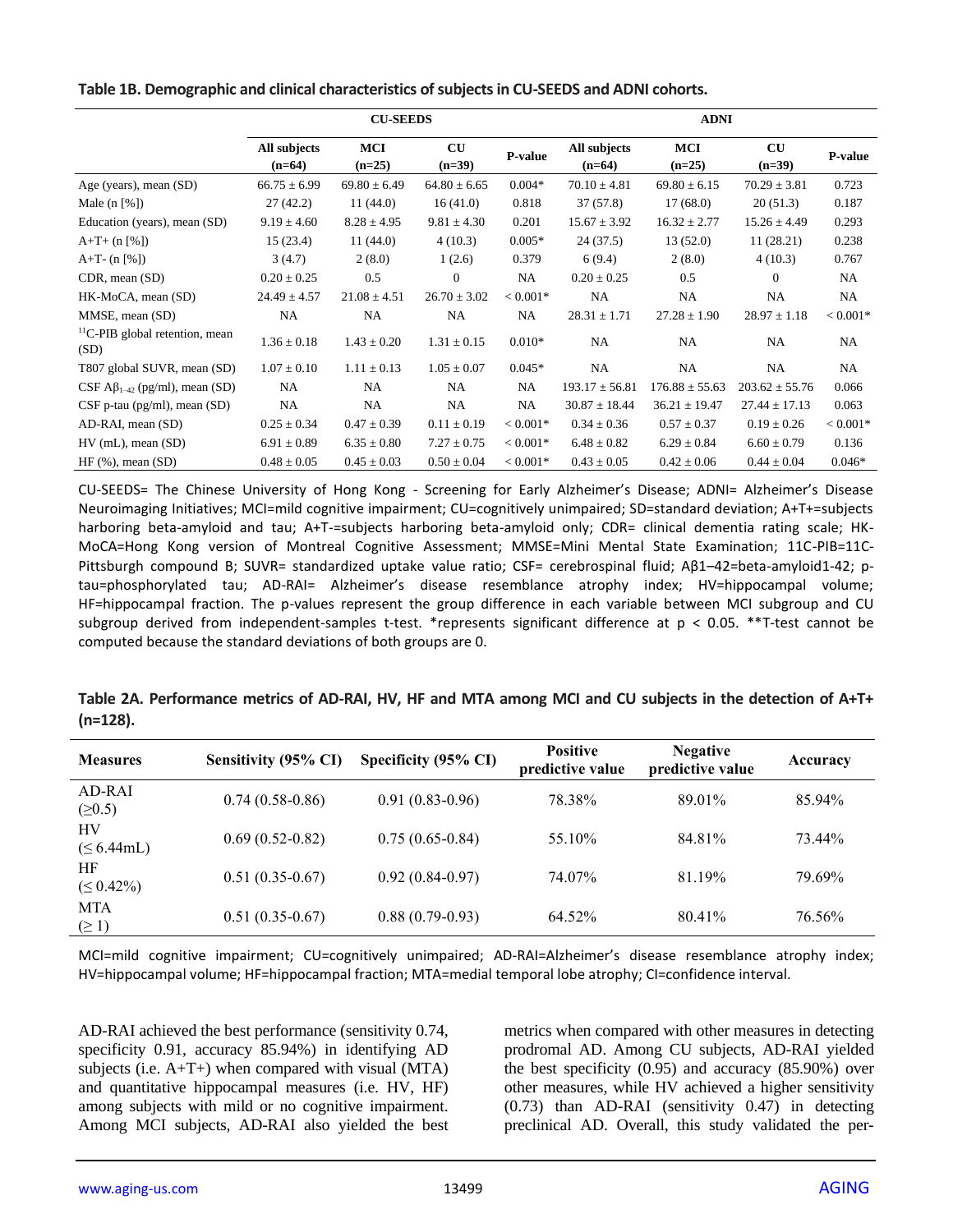| <b>Measures</b>          | Sensitivity (95% CI) | Specificity (95% CI) | <b>Positive predictive</b><br>value | <b>Negative predictive</b><br>value | Accuracy |
|--------------------------|----------------------|----------------------|-------------------------------------|-------------------------------------|----------|
| AD-RAI<br>$( \ge 0.5)$   | $0.92(0.72-0.99)$    | $0.81(0.60-0.93)$    | 81.48%                              | 91.30%                              | 86.00%   |
| HV<br>$(\leq 6.07$ mL)   | $0.71(0.49-0.87)$    | $0.88(0.69-0.97)$    | 85.00%                              | 76.67%                              | 80.00%   |
| HF<br>$( \le 0.41\%)$    | $0.58(0.37-0.77)$    | $0.88(0.69-0.97)$    | 82.35%                              | 69.70%                              | 74.00%   |
| <b>MTA</b><br>$(\geq 1)$ | $0.67(0.45-0.84)$    | $0.81(0.60-0.93)$    | 76.19%                              | 72.41%                              | 74.00%   |

**Table 2B. Performance metrics of AD-RAI, HV, HF and MTA among MCI subjects in the detection of A+T+ (n=50).**

AD-RAI=Alzheimer's disease resemblance atrophy index; HV=hippocampal volume; HF=hippocampal fraction; MTA=medial temporal lobe atrophy; MCI=mild cognitive impairment; CI=confidence interval.

| <b>Measures</b>        | Sensitivity (95% CI) | Specificity (95% CI) | <b>Positive predictive</b><br>value | Negative predictive<br>value | Accuracy |
|------------------------|----------------------|----------------------|-------------------------------------|------------------------------|----------|
| AD-RAI<br>$( \ge 0.5)$ | $0.47(0.22-0.73)$    | $0.95(0.86-0.99)$    | 70.00%                              | 88.24%                       | 85.90%   |
| HV<br>$(\leq 6.64$ mL) | $0.73(0.45-0.91)$    | $0.70(0.57-0.80)$    | 36.67%                              | 91.67%                       | 70.51%   |
| HF<br>$( \leq 0.44\%)$ | $0.47(0.22-0.73)$    | $0.87(0.76-0.94)$    | 46.67%                              | 87.30%                       | 71.79%   |
| MTA<br>$(\geq 1)$      | $0.27(0.09-0.55)$    | $0.90(0.80-0.96)$    | 40.00%                              | 83.82%                       | 78.21%   |

**Table 2C. Performance metrics of AD-RAI, HV, HF and MTA among CU subjects in the detection of A+T+ (n=78).**

AD-RAI=Alzheimer's disease resemblance atrophy index; HV=hippocampal volume; HF=hippocampal fraction; MTA=medial temporal lobe atrophy; CU=cognitively unimpaired; CI=confidence interval.

formance of AD-RAI at the pre-specified cutoff of  $\geq 0.5$ in detecting early AD and supported the hypothesis that the pattern and severity of brain atrophy or neurodegeneration as reflected by MRI-based AD-RAI can aid the detection of early AD, in particular at the prodromal stage. To date, this is the first *in vivo* study exploring the performance of MRI-based machine learning method in detecting preclinical and prodromal AD as defined by the 2018 NIA-AA research framework, i.e. by the presence A+ and T+. Previous *in vivo* studies mainly investigated the ability of MRIbased machine learning methods in differentiating between converters and non-converters without knowledge of subjects' amyloid and tau status [14–18].

Although there is still no definitive pharmacological treatment approved for preventing subjects with prodromal AD from progressing to AD with dementia, emerging studies have shown promising results of various strategies in slowing cognitive decline at an early or prodromal stage [20, 21]. Moreover, making a diagnosis of prodromal AD among subjects with MCI is

also important for the sake of providing a correct diagnosis of the MCI syndrome, for prognostication, as well as for recruiting prodromal AD subjects into preventive clinical trials. Recent trials for AD have shifted to targeting subjects from the dementia stage to the prodromal or even preclinical stage [22]. Although PET or CSF analyses are now available to detect A+T+ at the early stage and have been used to recruit prodromal or preclinical AD subjects into clinical trials, availability of an easier method in detecting A+T+ subjects will help to reduce the cost of conducting clinical trials. Among MCI subjects, AD-RAI  $(≥ 0.5)$ achieved a high NPV of 91.30%, hence a "negative" AD-RAI will first help to rule out subjects without AD. For subjects with a "positive" AD-RAI, further investigations (i.e. PET or CSF analyses) can be arranged to confirm the diagnosis of prodromal AD. Moreover, using MRI as an initial investigation in MCI is also useful in ruling out other common brain lesions, e.g. cerebral small vessel disease (Figure 1) or other rare yet potential reversible causes, e.g. normal pressure hydrocephalus, brain tumor.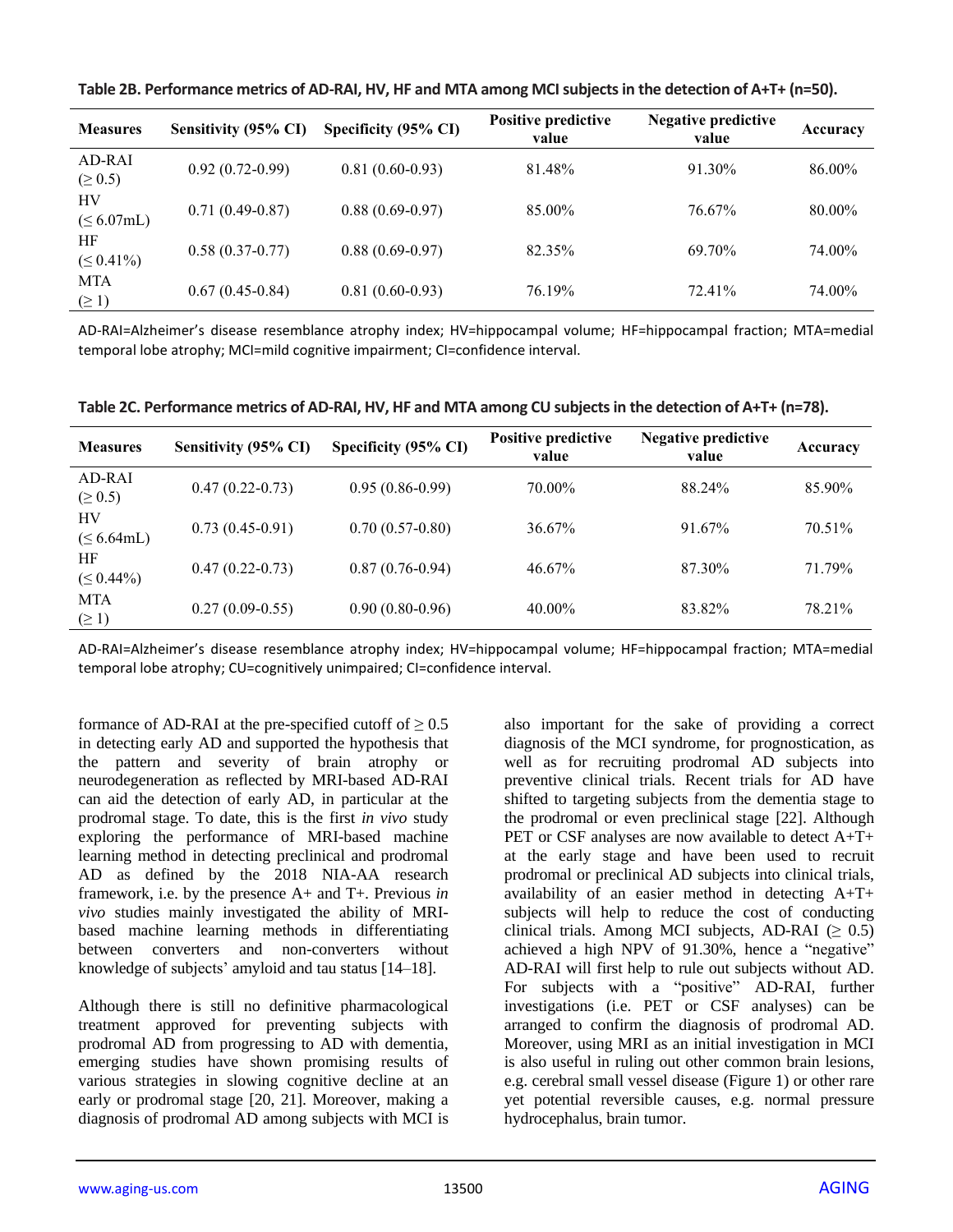#### **Table 3A. Performance metrics of AD-RAI, HV, HF, and MTA among MCI and CU subjects in the detection of A+T+ in CU-SEEDS (n=64) and ADNI cohorts (n=64).**

| <b>Measures</b>               | Sensitivity (95% CI) |                   |                   | Specificity (95% CI) | Positive predictive value |             | Negative predictive value |        | Accuracy        |             |
|-------------------------------|----------------------|-------------------|-------------------|----------------------|---------------------------|-------------|---------------------------|--------|-----------------|-------------|
|                               | <b>CU-SEEDS</b>      | <b>ADNI</b>       | <b>CU-SEEDS</b>   | <b>ADNI</b>          | <b>CU-SEEDS</b>           | <b>ADNI</b> | <b>CU-SEEDS</b>           | ADNI   | <b>CU-SEEDS</b> | <b>ADNI</b> |
| <b>AD-RAI</b><br>$( \ge 0.5)$ | $0.73(0.45-0.91)$    | $0.75(0.53-0.89)$ | $0.92(0.80-0.97)$ | $0.90(0.75-0.97)$    | 73.33%                    | 81.82%      | 91.84%                    | 85.71% | 87.50%          | 84.38%      |
| HV<br>$(\leq 6.44$ mL)        | $0.67(0.39-0.87)$    | $0.71(0.49-0.87)$ | $0.86(0.72-0.94)$ | $0.63(0.46-0.77)$    | 58.82%                    | 53.13%      | 89.36%                    | 78.13% | 81.25%          | 65.63%      |
| НF<br>$( \leq 0.42\%)$        | $0.27(0.09-0.55)$    | $0.67(0.45-0.84)$ | $1.00(0.91-1.00)$ | $0.83(0.67-0.92)$    | 100.00%                   | 69.57%      | 81.67%                    | 80.49% | 82.81%          | 76.56%      |
| <b>MTA</b><br>$(\geq 1)$      | $0.53(0.27-0.78)$    | $0.50(0.30-0.70)$ | $0.92(0.80-0.97)$ | $0.83(0.67-0.92)$    | 66.67%                    | 63.16%      | 86.54%                    | 73.33% | 82.81%          | 70.31%      |

AD-RAI=Alzheimer's disease resemblance atrophy index; HV=hippocampal volume; HF=hippocampal fraction; MTA=medial temporal lobe atrophy; MCI=mild cognitive impairment; CU=cognitively unimpaired; CU-SEEDS= The Chinese University of Hong Kong - Screening for Early Alzheimer's Disease; ADNI= Alzheimer's Disease Neuroimaging Initiatives; CI=confidence interval.

**Table 3B. Performance metrics of AD-RAI, HV, HF, and MTA among MCI subjects in the detection of A+T+ in CU-SEEDS (n=25) and ADNI cohorts (n=25).**

| <b>Measures</b>               |                   | Sensitivity (95% CI) |                   | Specificity (95% CI) | Positive predictive value |             | Negative predictive value |             | Accuracy        |             |
|-------------------------------|-------------------|----------------------|-------------------|----------------------|---------------------------|-------------|---------------------------|-------------|-----------------|-------------|
|                               | <b>CU-SEEDS</b>   | <b>ADNI</b>          | <b>CU-SEEDS</b>   | <b>ADNI</b>          | <b>CU-SEEDS</b>           | <b>ADNI</b> | <b>CU-SEEDS</b>           | <b>ADNI</b> | <b>CU-SEEDS</b> | <b>ADNI</b> |
| <b>AD-RAI</b><br>$( \ge 0.5)$ | $0.91(0.57-1.00)$ | $0.92(0.62 - 1.00)$  | $0.79(0.49-0.94)$ | $0.83(0.51-0.97)$    | 76.92%                    | 85.71%      | 91.67%                    | 90.91%      | 84.00%          | 88.00%      |
| HV<br>$(\leq 6.07$ mL)        | $0.64(0.32-0.88)$ | $0.77(0.46-0.94)$    | $1.00(0.73-1.00)$ | $0.75(0.43-0.93)$    | 100.00%                   | 76.92%      | 78.78%                    | 75.00%      | 84.00%          | 76.00%      |
| НF<br>$( \leq 0.41\%)$        | $0.27(0.07-0.61)$ | $0.85(0.54-0.97)$    | $1.00(0.73-1.00)$ | $0.75(0.43-0.93)$    | 100.00%                   | 78.57%      | 63.63%                    | 81.82%      | 68.00%          | 80.00%      |
| <b>MTA</b><br>$(\geq 1)$      | $0.64(0.32-0.88)$ | $0.69(0.39-0.90)$    | $0.79(0.49-0.94)$ | $0.83(0.51-0.97)$    | 70.00%                    | 81.82%      | 73.33%                    | 71.43%      | 72.00%          | 76.00%      |

AD-RAI=Alzheimer's disease resemblance atrophy index; HV=hippocampal volume; HF=hippocampal fraction; MTA=medial temporal lobe atrophy; MCI=mild cognitive impairment; CU-SEEDS= The Chinese University of Hong Kong - Screening for Early Alzheimer's Disease; ADNI= Alzheimer's Disease Neuroimaging Initiatives; CI=confidence interval.

| Table 3C. Performance metrics of AD-RAI, HV, HF, and MTA among CU subjects in the detection of A+T+ in CU-SEEDS |  |
|-----------------------------------------------------------------------------------------------------------------|--|
| $(n=39)$ and ADNI cohorts $(n=39)$ .                                                                            |  |

| <b>Measures</b>               | Sensitivity (95% CI) |                   | Specificity (95% CI) |                         | Positive predictive value |             | Negative predictive value |             | Accuracy        |             |
|-------------------------------|----------------------|-------------------|----------------------|-------------------------|---------------------------|-------------|---------------------------|-------------|-----------------|-------------|
|                               | <b>CU-SEEDS</b>      | <b>ADNI</b>       | <b>CU-SEEDS</b>      | <b>ADNI</b>             | <b>CU-SEEDS</b>           | <b>ADNI</b> | <b>CU-SEEDS</b>           | <b>ADNI</b> | <b>CU-SEEDS</b> | <b>ADNI</b> |
| <b>AD-RAI</b><br>$(\geq 0.5)$ | $0.25(0.01-0.78)$    | $0.55(0.25-0.82)$ | $0.97(0.83-1.00)$    | $0.93(0.75 -$<br>(0.99) | 50.00%                    | 75.00%      | 91.89%                    | 83.87%      | 89.74%          | 82.05%      |
| HV<br>$(\leq 6.64$ mL)        | $0.75(0.22-0.99)$    | $0.73(0.39-0.93)$ | $0.89(0.72-0.96)$    | $0.46(0.28 -$<br>0.66)  | 42.86%                    | 34.78%      | 96.88%                    | 81.25%      | 87.18%          | 53.85%      |
| НF<br>$( \leq 0.44\%)$        | $0.25(0.01-0.78)$    | $0.55(0.25-0.82)$ | $0.97(0.83-1.00)$    | $0.75(0.55 -$<br>(0.89) | 50.00%                    | 46.15%      | 91.89%                    | 80.77%      | 89.74%          | 69.23%      |
| <b>MTA</b><br>$( \geq 1)$     | $0.25(0.01-0.78)$    | $0.27(0.07-0.61)$ | $0.97(0.83-1.00)$    | $0.82(0.62 -$<br>0.93)  | 50.00%                    | 37.50%      | 91.89%                    | 74.19%      | 89.74%          | 66.67%      |

AD-RAI=Alzheimer's disease resemblance atrophy index; HV=hippocampal volume; HF=hippocampal fraction; MTA=medial temporal lobe atrophy; CU=cognitively unimpaired; CU-SEEDS= The Chinese University of Hong Kong - Screening for Early Alzheimer's Disease; ADNI= Alzheimer's Disease Neuroimaging Initiatives; CI=confidence interval.

Noteworthy is that among our MCI subjects, only less than half of them  $(48%)$  had A+T+. This frequency is very similar to a meta-analysis showing that prevalence of amyloid positivity in MCI subjects at age of around 70-year-old (i.e. age similar to our MCI subjects) was around 50% [23]. Overall, the prevalence of amyloid positivity ranges from about 30% at age 50-year-old to 60% at age 80-year-old in MCI subjects [23]. This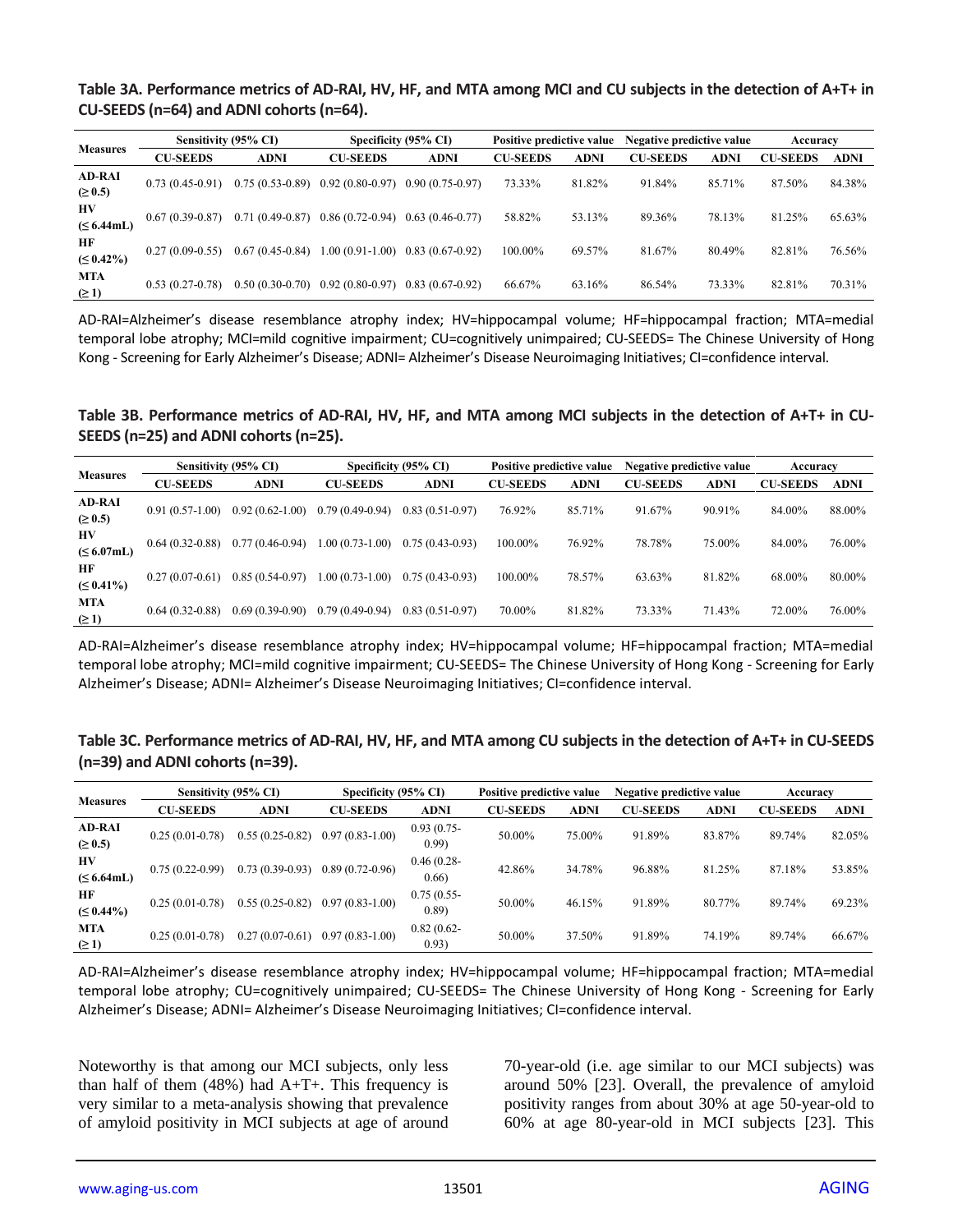highlights the need of having additional tool to aid the detection of A+T+ among subjects presenting with MCI syndrome.

Among CU subjects, AD-RAI obtained the best specificity (0.95) and accuracy (85.90%) in the detection of preclinical AD, although its sensitivity was low (0.47). Given the very high specificity of 0.95, CU subjects who have a "positive" AD-RAI are very likely to have preclinical AD. In comparison, HV achieved a higher sensitivity of 0.73 than AD-RAI in the detection of preclinical AD. A recent study also showed that HV measure had acceptable accuracy in predicting conversion from normal to MCI [24]. Note that in our recent study [19], although AD-RAI achieved the best

specificity (0.98) and accuracy (79.45%) over other measures, its sensitivity was also lower (0.39) than that of HV (0.70) (see Supplementary Material). Overall, the higher sensitivity of HV over AD-RAI is consistent with our current understanding on the temporal evolution of brain atrophy in AD, which is most apparent mainly in the hippocampus at the very early stage (e.g. preclinical stage), followed by spreading to other regions as disease progresses (e.g. prodromal stage). Given the high NPV of HV (91.67%), it may be useful in ruling out AD among CU subjects. For CU subjects with a "positive" HV but a "negative" AD-RAI, confirmatory diagnostic test (e.g. PET, CSF analyses) can be further arranged. Hence, to detect preclinical AD, we may need to take into account of both HV and AD-RAI.



**Figure 1. Clinical utility of AD-RAI in MCI subjects.** A 68-year-old man with 11 years of education had complaints of memory decline for over 3 years. Z-score in Trial 4 of HKLLT was -1.94 SD (≤ -1 SD, i.e. MCI). Visual MTA rating score on MRI was 1 (≥ 1), (**A**) which was suggestive of AD. However, HV measures yielded conflicting results, with HF of 0.47% (> 0.41%) and raw HV of 7.38ml (> 6.07mL) suggestive of non-AD. FLAIR and T2-weighted sequences showed periventricular white matter hyperintensity and two subcortical lacunes (red arrows) (**B**–**D**). AD-RAI was only 0.11 (< 0.5) also suggestive of non-AD. Subsequent PIB PET (**E**) and T807 PET (**F**) showed negative results (i.e. A-T-), supporting the finding of AD-RAI. The MCI syndrome and mild MTA might be associated with cerebral SVD (i.e. vascular MCI associated with SVD).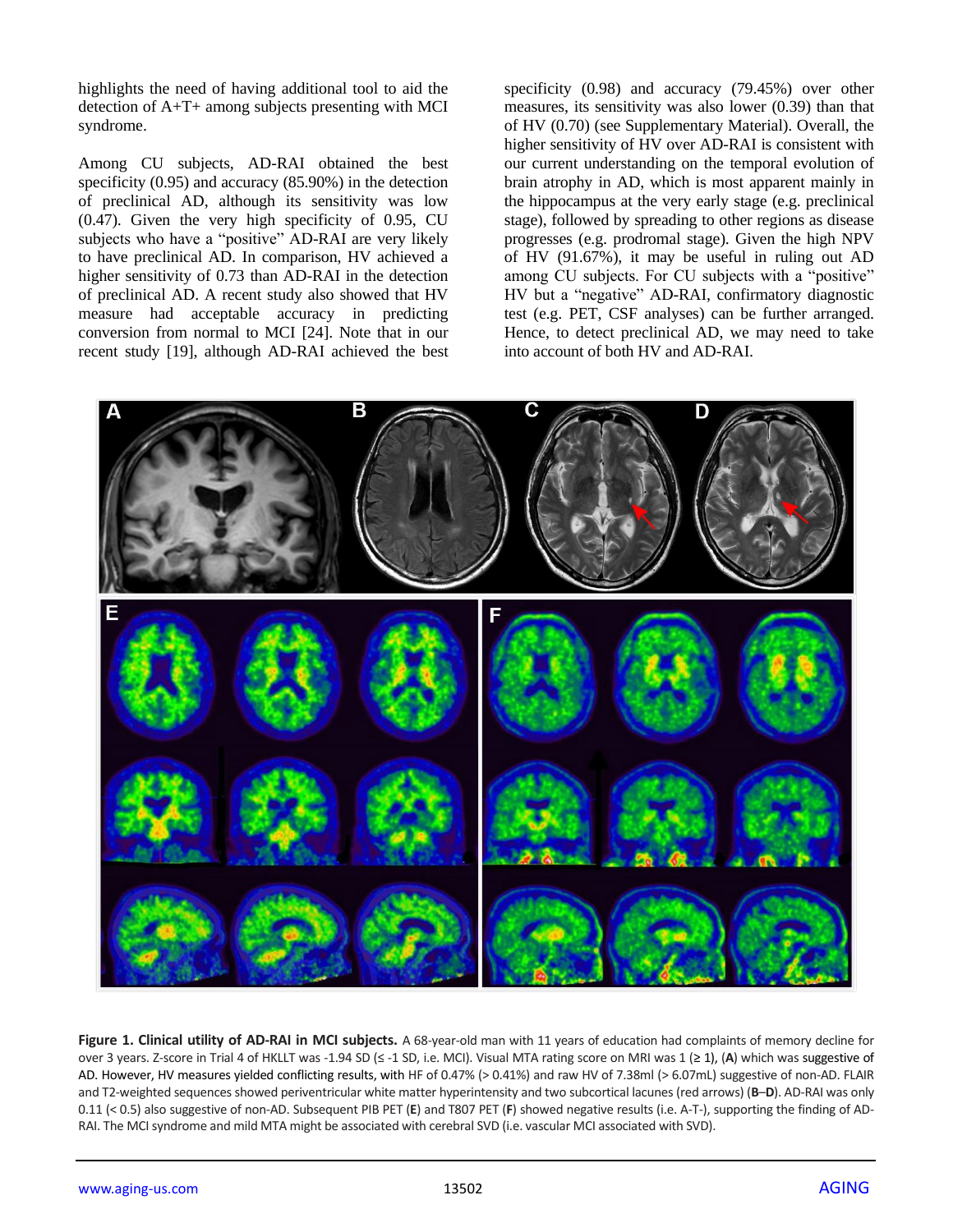In this study, sensitivity of visual MTA rating in detecting AD at an early stage was low, which might partly be explained by the fact that the current visual grading has a floor effect (Figure 2). However, devising a finer visual scale may be challenging as detecting small volumetric change by human vision may not be possible and is also not reliable. The intra-rater reliability of this study obtained from an experienced neuroradiologist was 0.74 (weighted Kappa), which was compatible with that obtained from study among experienced neuroradiologist [25]. However, among general radiologists, the intra-rater reliability could be as low as 0.38 [25]. As a whole, if a finer visual scale is used, the reliability will likely be even lower. Note that the current machined-based automated tool had a test/re-test precision of 100%.

Among subjects having A+ with or without T+, the imaging measures had poorer performance when compared to that among subjects having both A+T+. This is expected because brain atrophy is likely absent or negligible when only beta-amyloid is present. Therefore, assessing brain atrophy using MRI is unlikely to be able to identify the earliest stage of the Alzheimer's continuum, i.e. A+T-.

A strength of our study was that all our subjects received comprehensive clinical and imaging assessment, including amyloid and tau PET or CSF concentrations of  $A\beta_{1-42}$  and p-tau, hence allowing accurate classification on the cognitive, amyloid, and tau status of each individual. Another strength was that our study included participants from two separate cohorts involving different ethnicities. Majority of the participants were Caucasians in the ADNI cohort, while in CU-SEEDS, all were Chinese. Note that the performance of AD-RAI and HV was similar between these 2 cohorts, thus enhancing the generalizability of our findings. Our study has several limitations. Despite we had recruited more than a hundred CU and MCI subjects with clearly defined amyloid and tau status, our sample size was relatively small. In particular, among the CU subjects, only 15 were A+T+. Note however that a previous study showed that a sample size of 15 converters, who converted from CU to AD dementia (i.e. presumably  $A+T+$ ) and 50 nonconverters (presumably non-AD) were able to show a statistically significant difference in the volume of multiple brain regions. [11] Hence, our current sample size should be adequate to investigate the differentiating ability of AD-RAI and other HV measures. Yet, a larger study is needed to further validate the performance of AD-RAI and other HV measures in the detection of early AD. Another limitation was that the current threshold (0.5) of AD-RAI was generated based on subjects' conversion status. Although the performance using the current threshold of 0.5 was good, we could not assume that those who converted to MCI or dementia were all A+T+, as other non-AD pathological process (e.g. cerebral small vessel disease) could also drive the conversion. Ideally, the optimal threshold of preclinical or prodromal AD will need to be derived from a larger cohort of CU and MCI subjects with clearly defined amyloid and tau status. Moreover, we used <sup>18</sup>F-T807 PET for detection of tau pathology, off-target  $^{18}F- T807$ 



**Figure 2. Clinical utility of AD-RAI in MCI subjects.** A 50-year-old man with 16-year education had complaints of impaired shortterm memory for 4 years. Z-score in Trial 4 of HKLLT was -2.97 SD (≤ -1 SD, i.e. MCI). The average visual MTA rating score was 0 suggestive of non-AD (**A**). HV measures also suggested non-AD, with a normal raw HV of 7.25mL (> 6.07mL) and HF of 0.48% (> 0.41%). However, AD-RAI was 0.68 (> 0.5) suggestive of AD. Subsequent PIB PET (**B**) and T807 PET (**C**) confirmed PIB and T807 retention, respectively (red arrows). The final diagnosis of this subject was prodromal AD. Abbreviations: AD-RAI=Alzheimer's disease resemblance atrophy index; MCI=mild cognitive impairment; MTA=medial temporal lobe atrophy; HKLLT=Hong Kong List Learning Test; SD=standard deviation; MRI=magnetic resonance imaging; HV=hippocampal volume; HF=hippocampus fraction; PET=positron emission tomography; SVD=small vessel disease.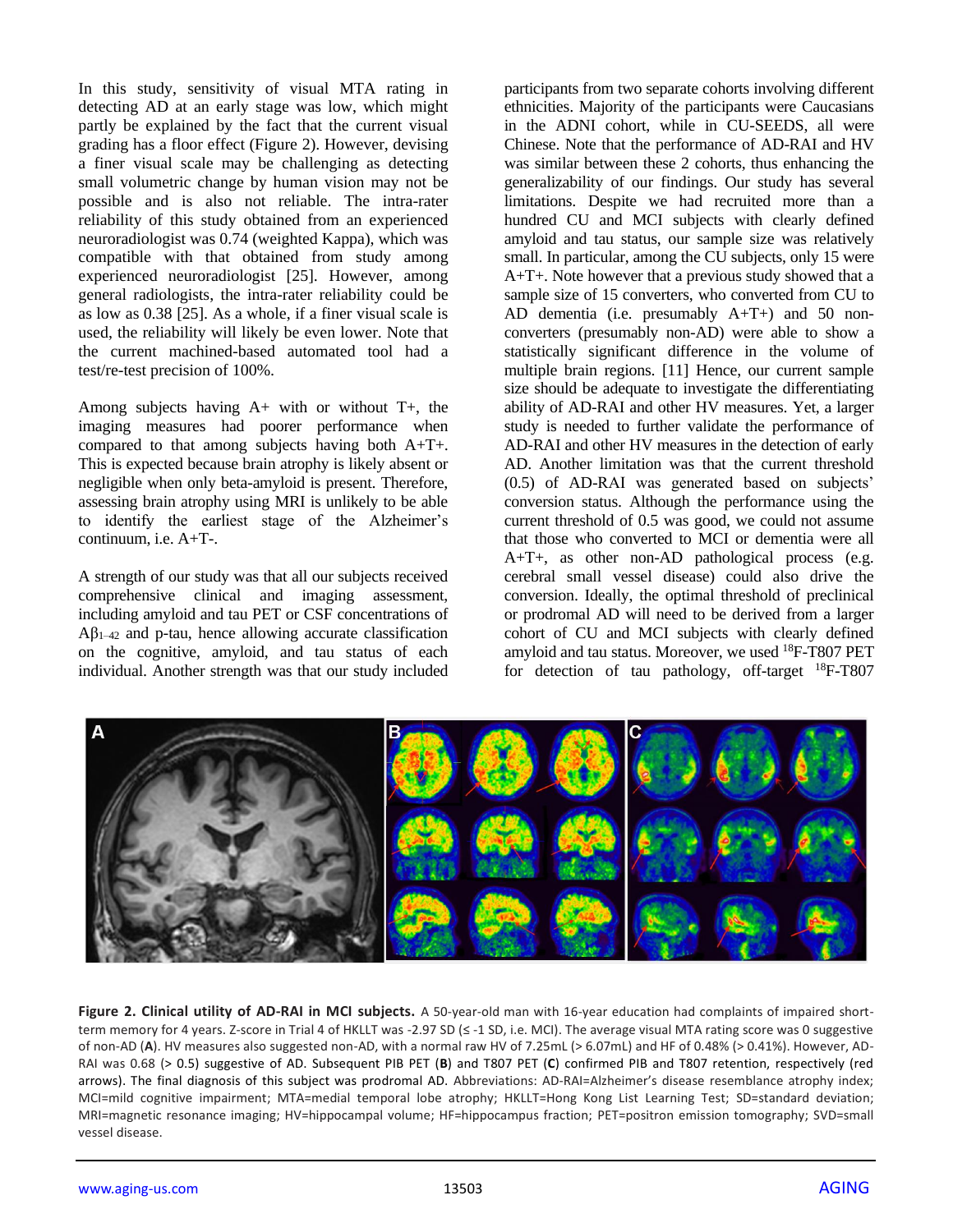bindings unrelated to tau in the basal ganglia [26, 27] or in some tau-negative conditions [28, 29] were reported. Note that in our study, we did not label subjects with <sup>18</sup> F-T807 uptake at basal ganglia as T+. Ideally, the performance of automatic volumetric segmentation tool needs to be validated against brain pathology.

In conclusion, we validated an MRI-based machine learning derived AD-RAI at the cutoff of  $\geq 0.5$  in the detection of early AD, in particular at the prodromal stage. Given the validity, reliability, and ease of use, AD-RAI may provide additional information in guiding physicians or researchers of selecting who should receive further confirmatory investigations for the diagnosis of early AD as defined by the presence of A+ and T+, in particular among subjects presenting with MCI.

### **MATERIALS AND METHODS**

#### **Participants**

Half of the participants of this study was recruited from an on-going CU-SEEDS (The Chinese University of Hong Kong - Screening for Early AlzhEimer's DiseaSe) study, which aimed to validate biomarkers (e.g. retinal imaging, brain MRI, plasma) for detection of AD. The study aimed to initially recruit 100 subjects (40 CU, 40 MCI, 20 mild dementia) from the community and Cognitive Disorder Clinic of the Prince of Wales Hospital, Hong Kong SAR. Inclusion criteria were (1) Chinese ethnicity; (2) age between 50 to 80-year-old; and (3) a primary language of Cantonese. Exclusion criteria were (1) known diagnosis of non-AD dementia; (2) known history of stroke, parkinsonism, major psychiatric disease, or any significant neurological diseases (e.g. brain tumor); and/or (3) contraindication for MRI/PET. An experienced dementia specialist (L.W.C.A.) examined all potential subjects for eligibility of this study.

The other half of MCI and CU participants were recruited from ADNI cohort, excluding subjects from ADNI-2 who were used as the training cohort in our previous derivation study. Details on the ADNI cohort could be found online at: [http://adni.loni.usc.edu.](http://adni.loni.usc.edu/)

#### **Syndromal staging of cognitive continuum of the participants**

In CU-SEEDS, CU and MCI were defined according to the 2018 NIA-AA research framework [1]. We used the Chinese Abbreviated Memory Inventory (CAMI) to define the presence of memory complaints [30]. Subjects having one or more "Yes" to the 5 questions in CAMI were classified as having subjective memory complaints. We performed Hong Kong List Learning

Test (HKLLT) [31] and the Hong Kong version of Montreal Cognitive Assessment (HK-MoCA) [32] for all subjects. We defined MCI as the presence of subjective memory complaints that represented a decline from baseline, objective memory impairment as defined by a z-score adjusted by age in Trial 4 (i.e. 10 min-delayed recall) of HKLLT of  $\leq$  -1 standard deviation (SD) [33], and the cognitive impairment that has no major impact in daily function as defined by clinical dementia rating scale (CDR) of  $\leq$  0.5. We defined CU as having a z-score adjusted by age in Trial 4 of HKLLT > -1SD and a CDR of 0. Apart from MCI and CU subjects, we also recruited 10 dementia subjects for the purpose of validating our PET protocols. These 10 dementia subjects presented with AD-like dementia syndrome (i.e. episodic memory decline as the initial presentation, slowly progressive overtime, no atypical features such as motor deficits or parkinsonism) and had CDR of 1. They were diagnosed by an experienced dementia specialist (L.W.C.A.) All participants provided written informed consent and this study was approved by the local ethics committee.

In ADNI, CU subjects were defined as having Mini Mental State Examination (MMSE) scores between 24-30 (inclusive) and a CDR of 0 without depression, MCI and dementia. MCI subjects were defined as the presence of subjective memory complaints that represented a decline from baseline, having MMSE scores between 24-30 (inclusive) and a CDR of 0.5, and having objective memory loss measured by educationadjusted scores on a delayed logical memory score (9–11 for those with 16 or more years of education, 5–9 for 8– 15 years of education, or 3–6 for 0–7 years of education, where possible scores range from 0 to 25), with absence of significant enough levels of impairments in other cognitive domains so that criteria for dementia are not met, largely preserved activities of daily living, and an absence of dementia. Details of inclusion and exclusion criteria could be found online at: [http://adni.loni.usc.edu.](http://adni.loni.usc.edu/)

#### **MRI**

MRI in CU-SEEDS cohort was performed at Prince of Wales Hospital using a 3.0 Tesla scanner (Achieva TX; Philips Medical Systems, Best, Netherlands). The scanning protocol included a 3D T1-weighted MPRAGE sequence acquired at a resolution of 1.1mmx1.1mmx1.2mm which was used for visual assessment and volumetric analysis, as well as standard T2-weighted and FLAIR sequences.

MRI in ADNI cohort were collected from [http://adni.loni.usc.edu](http://adni.loni.usc.edu/) for further analyses. Imaging analyzed in our study was performed at 3.0 Tesla scanners including a 3D T1-weighted sequence which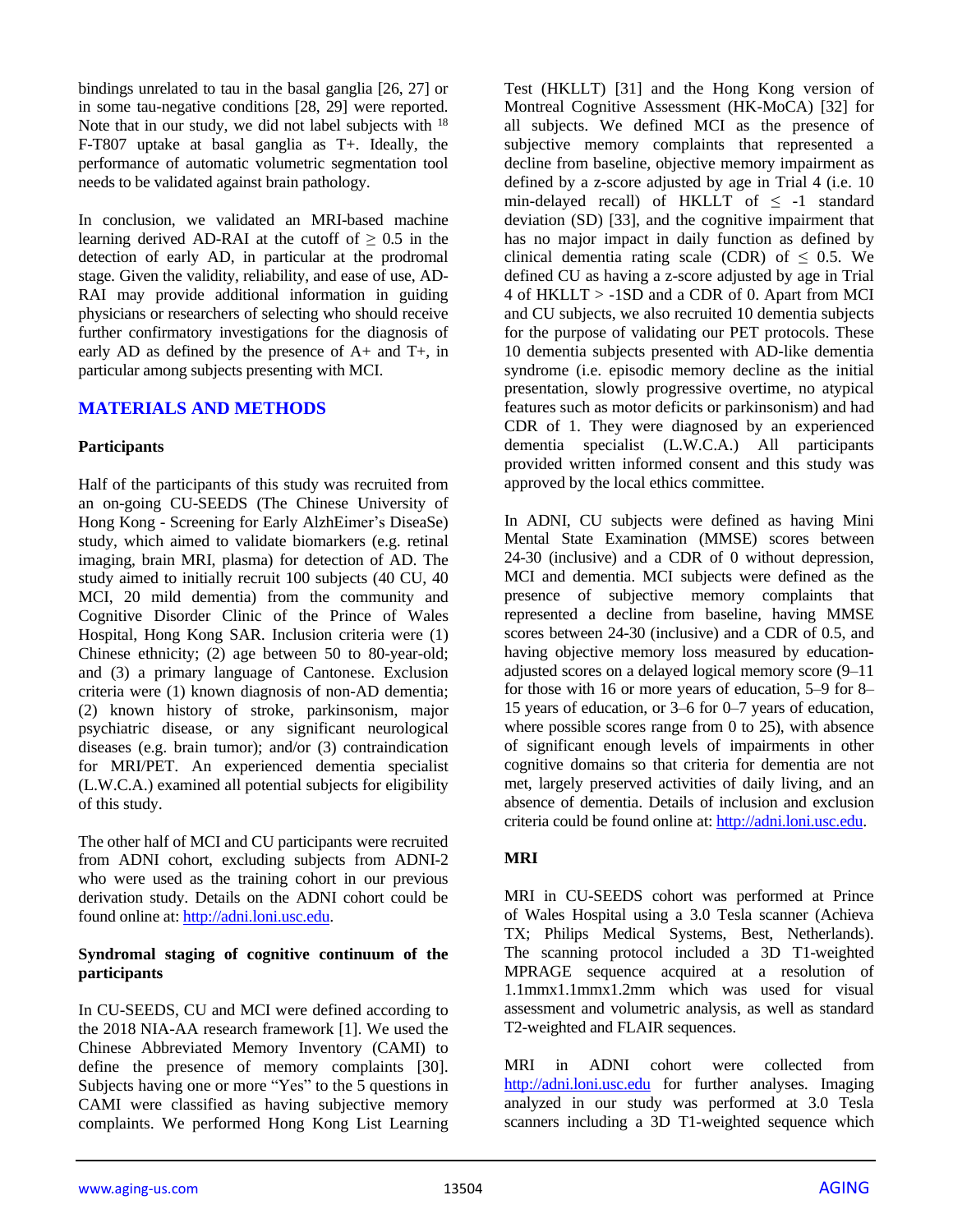was used for visual rating and post-processing analysis, as well as T2-weighted and FLAIR sequences. Details could be referred to the website above.

## **PET in CU-SEEDS cohort**

We performed <sup>11</sup>C- PIB and <sup>18</sup>F-T807 PET/CT to quantify beta-amyloid and tau deposition, respectively at the Department of Nuclear Medicine and PET of Hong Kong Sanatorium and Hospital, Hong Kong SAR. All subjects received  $^{11}$ C-PIB intravenously and were scanned at 35 min post injection. Within one week, they underwent <sup>18</sup>F-T807 PET/CT at 85 min post IV injection. <sup>11</sup>C-PIB and <sup>18</sup>F-T807 uptake were quantified by the "global cortical to cerebellum Standard Uptake Value ratio (SUVR)". The calculation of SUVR included 13 target regions of interest contoured automatically: frontal gyrus, gyrus rectus, lateral temporal lobe, medial temporal lobe, posterior cingulate gyrus, precuneus, putamen, thalamus, superior parietal lobe, occipital lobe, head of the caudate, cerebellar vermis and brainstem.

We defined  $A+$  if (1) increased <sup>11</sup>C-PIB uptake was visually observed in regions known to have beta-amyloid deposits in the early stage of AD, i.e. posterior cingulate and/or precuneus with or without involvement of other brain regions (e.g. frontal lobes) [34] and/or (2) global retention  $\geq$ 1.42 [35]. We defined T+ if (1) increased <sup>18</sup>F-T807 uptake was visually observed in regions known to have tau deposits in the early stage of AD, i.e. medial temporal lobe, with or without involvement of other brain regions (e.g. rest of the temporal lobe, parietal lobe) [34, 36, 37] and/or (2) SUVR ≥1.14 [38]. CU and MCI subjects who had A+T+ based on PET findings were defined as having preclinical and prodromal AD, respectively [1]. All PET imaging data was interpreted by an experienced nuclear medicine specialist (E.Y.L.L.) who was blinded to subjects' cognitive and structural imaging data.

#### **CSF biomarkers in ADNI cohort**

CSF concentrations of  $A\beta_{1-42}$  and p-tau at baseline were obtained from [http://adni.loni.usc.edu.](http://adni.loni.usc.edu/) We defined A+ if the concentration of  $A\beta_{1-42}$  was equal to or less than 192pg/ml [39]. We also defined T+ if the concentration of p-tau was equal to or above 23pg/ml [39]. CU and MCI subjects harboring A+T+ based on CSF findings were defined as have preclinical and prodromal AD, respectively [1].

## **Visual ratings of MTA**

An experienced neuroradiologist (J.A.) rated MTA using Scheltens's scale [40] in both CU-SEEDS cohort and ADNI cohort. 10 individuals were randomly selected and rated again by the same neuroradiologist to obtain intra-rater reliability. We took the average of the left and right MTA scores as the final MTA score. We used the cutoff of  $\geq 1$  to define prodromal [41] and preclinical AD.

## **MRI post-processing**

All the MRIs from CU-SEEDS and ADNI were processed automatically using AccuBrain® IV 1.1 (BrainNow Medical Technology Company Ltd.) that performs brain structure and tissue segmentation and quantification using 3D T1-weighted MR image [42]. This automatic post-processing method takes 20 minutes to generate AD-RAI and other quantitative measures. We used the summation of the volume of both sides in milliliter (mL) as the final raw HV. Accubrain® also generated the hippocampal fraction (HF) (bilateral absolute HV/intracranial volume). AccuBrain® also generated AD-RAI to indicate the similarity in atrophy pattern between the subject's brain and those with AD with dementia (ranging from 0 to 1.0). Overall, AD-RAI is based on a machine learning method and it does not need extraction of radiomic features. Based on an inhouse training database with the brain volumetric data of both normal subjects and AD dementia patients, AccuBrain® computes and selects the most relevant brain regional volumetry and projects the multidimensional brain regional volumetry features into a single atrophy index (i.e. AD-RAI) for the individual to be tested. The in-house training database contains brain MRI scans of 400 subjects, with 45% AD dementia patients and 55% CU subjects. Regarding the inclusion criteria of the in-house training database, for the AD group they were: (1) diagnosis of AD according to the International Classification of Diseases, 10th Revision (ICD-10), (2) CDR  $\geq$  1, (3) able to perform the neuropsychological test and tolerate the MRI scanning. The inclusion criteria for the CU group were: (1) normal in general physical status, (2) a CDR of 0 and (3) no memory complaints.

We investigated the performance of AD-RAI in detecting subjects with A+T+ using an index of  $\geq$  0.5, as obtained from the derivation study that was found to be the optimal cutoff in differentiating between "converters" and "stable" using ADNI-2 database [19]. Note that in our derivation study, we did not obtain the optimal cutoffs of HV and HF in differentiating between "converters" and "stable". In order to compare AD-RAI with conventional imaging measures  $(i.e. HV$  and HF) in detecting  $A+T+$  subjects in the present validation study, we further generated receiving operating curve (ROC) among all subjects with mild or no cognitive impairment (i.e. MCI and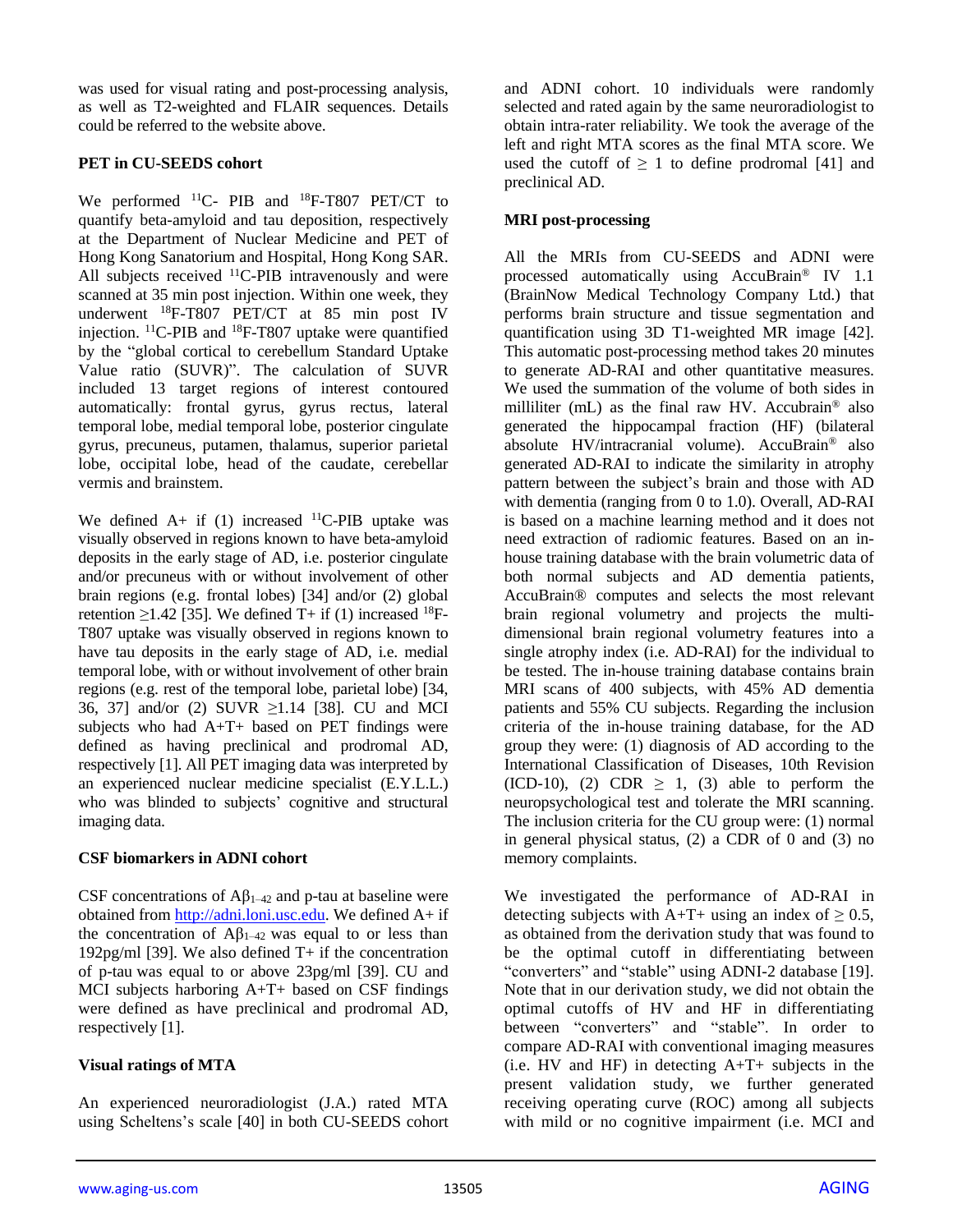CU subjects) and among MCI and CU subgroups for the differentiation between "converters" and "stable" subjects. The derived optimal cutoffs were as follows: all subjects (i.e. MCI and CU) - HV: 6.44mL, HF: 0.42%; MCI subjects - HV: 6.07mL, HF: 0.41%; and CU subjects - HV: 6.64mL, HF: 0.44%. The performance metrics (sensitivity, specificity, positive predictive values, negative predictive values, accuracy) using the optimal cutoffs of AD-RAI, HV, and HF in differentiating converters and stable subjects from ADNI subjects can be found in Supplementary Table 1A–1C. MRI of the 10 individuals who were randomly selected for evaluation of intra-rater reliability for visual MTA rating were processed again by AccuBrain® to test/re-test precision of the tool in generating HV, HF, and AD-RAI.

### **Statistical analyses**

Continuous variables were presented as means (SD), whilst categorical variables were presented as numbers (percentage). We compared the demographic characteristics of the MCI and CU subjects using independent-samples t-test for group comparisons. Intrarater reliability was assessed with the weighted Cohen's kappa test [43]. Sensitivity and specificity with 95% confidence intervals (CI), positive and negative prediction values (PPV, NPV), and accuracy were employed to evaluate the performance of four different imaging measures (i.e. AD-RAI, HV, HF, visual MTA) in the identification of A+T+ subjects among all subjects with MCI and CU (n=128), MCI subjects (n=50), and CU subjects (n=78). The metrics of various imaging measures in CU-SEEDS and ADNI cohorts were also calculated respectively. We also explored the metrics of various imaging measures in the detection of A+ with or without T+ (i.e. Alzheimer's continuum). Statistical analyses were performed using SPSS version 25.0 for IOS.

## **Abbreviations**

AD: Alzheimer's disease; AD-RAI: Alzheimer's disease- resemblance atrophy index; MCI: mild cognitive impairment; CU: cognitively unimpaired; NIA-AA: National Institute on Aging and Alzheimer's Association; A+: amyloid-β positive; T+: neurofibrillary tau positive; PET: positron emission tomography; CSF: cerebrospinal fluid; FDG: Fluorodeoxyglucose; MRI: magnetic resonance imaging; MTA: medial temporal lobe atrophy; HV: hippocampal volume; ADNI: Alzheimer's Disease Neuroimaging Initiatives; CU-SEEDS: The Chinese University of Hong Kong - Screening for Early AlzhEimer's DiseaSe; CAMI: Chinese Abbreviated Memory Inventory; HKLLT: Hong Kong List Learning Test; HK-MoCA: Hong Kong version of Montreal

Cognitive Assessment; CDR: clinical dementia rating scale; MMSE: Mini Mental State Examination; SUVR: Standard Uptake Value ratio; HF: hippocampal fraction; ROC: receiving operating curve; CI: confidence intervals; PPV: positive prediction values; NPV: negative prediction values.

# **AUTHOR CONTRIBUTIONS**

Acquisition of clinical data (W.L., L.W.C.A., J.A.; P.W.L.K., H.W.M., A.Y.T.N., S.C., E.Y.L.L., C.L.H.), imaging and statistical analysis (Y.L., L.S., J.A. W.L.), manuscript preparation (W.L., V.C.T.M.), study conception and design (W.L., V.C.T.M., L.S., A.W.), technical assistance (A.W., B.Y.K.L., X.F., S.H.M.W., W.C.W.C., H.K., A.Y.L.L.), and study coordination (W.L., V.C.T.M., L.S., A.Y.L.L.). All authors read and approved the final manuscript.

## **ACKNOWLEDGMENTS**

We are grateful to all the subjects for their participation in the study. Ethical approval of ADNI was obtained from the institutional review boards of each institution involved: Oregon Health and Science University; University of Southern California; University of California, San Diego; University of Michigan; Mayo Clinic, Rochester, MN, USA; Baylor College of Medicine; Columbia University; Washington University in St. Louis; University of Alabama–Birmingham; Mount Sinai School of Medicine; Rush University Medical Center; Wien Center; The Johns Hopkins University; University of South Florida Health Byrd Alzheimer's Institute; New York University; Duke University Medical Center; University of Pennsylvania; University of Kentucky; University of Pittsburgh; University of Rochester Medical Center; University of California, Irvine; University of Texas Southwestern Medical Center; Emory University; University of Kansas; University of California, Los Angeles; Mayo Clinic, Jacksonville, FL, USA; Indiana University; Yale University School of Medicine; Jewish General Hospital/McGill University; Sunnybrook Health Sciences Centre; University of British Columbia; St. Joseph's Hospital, Ontario, Canada; Northwestern University; Nathan S. Kline Institute for Psychiatric Research; Premiere Research Institute; University of California, San Francisco; Georgetown University; Brigham and Women's Hospital; Stanford University; Banner Sun Health Research Institute; Boston University School of Medicine; Howard University; Case Western Reserve University; University of California, Davis; DENT Neurologic Institute; Parkwood Hospital; University of Wisconsin; University of California, Irvine Brain Imaging Center; Banner Alzheimer's Institute; The Ohio State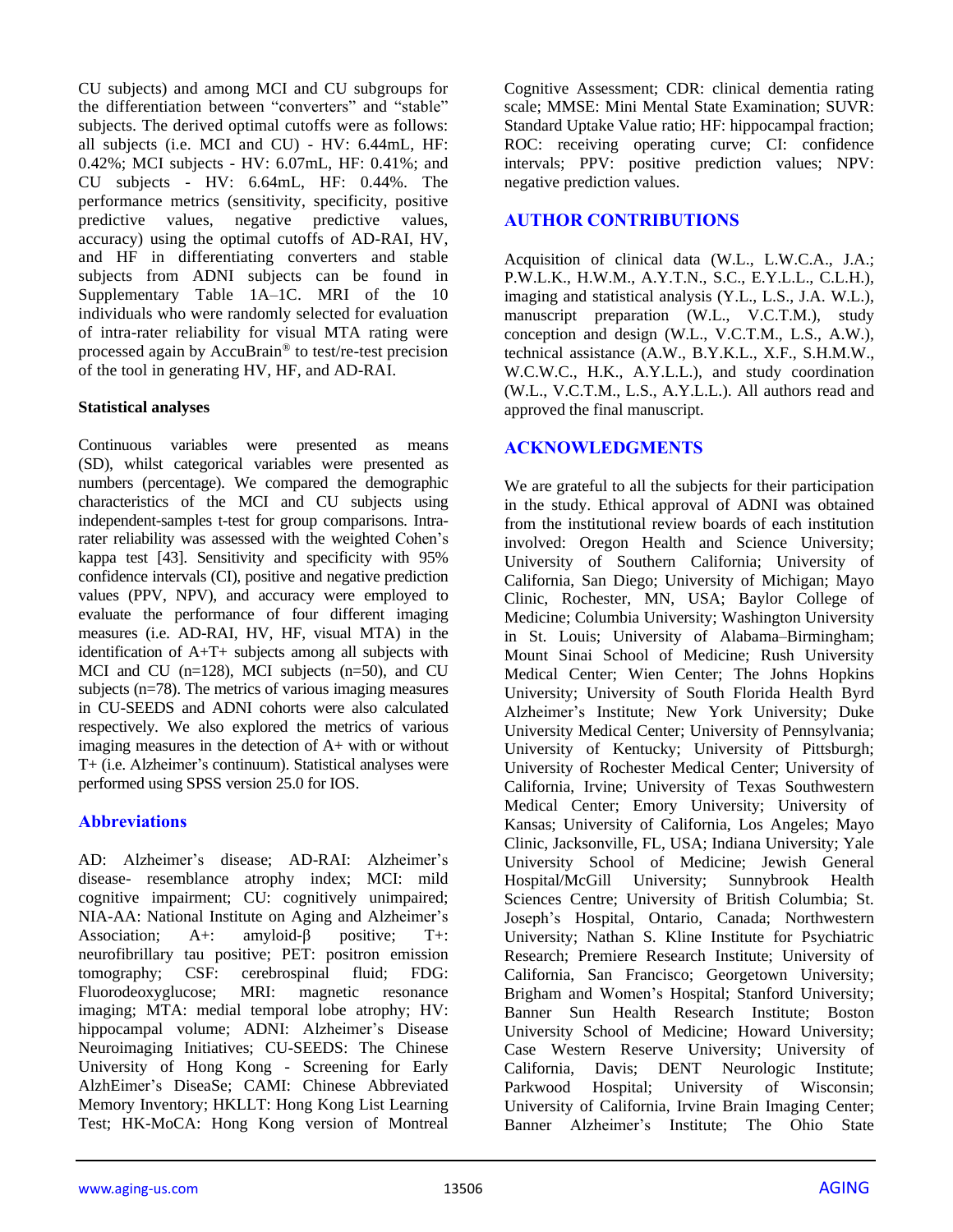University; Albany Medical College; University of Iowa; Dartmouth-Hitchcock Medical Center; Wake Forest University Health Sciences Center; Rhode Island Hospital; Cornell Medical Center; Cleveland Clinic Lou Ruvo Center for Brain Health (CCLRBC); Roper St. Francis Hospital; and Butler Hospital Memory and Aging Program. The information on ethical approval and the centres involved in the ADNI study as listed above was obtained from the ADNI Data and Publications Committee. The authors of this article used the publicly available ADNI data but were not involved in the conduct of the study.

## **CONFLICTS OF INTEREST**

L.S. is the director of BrainNow Medical Technology Limited. Y.L. is now employed by BrainNow Medical Technology Limited. V.C.T.M. is the Chief Medical Advisor of BrainNow Medical Technology Limited. All other authors report no financial relationships with commercial interests.

### **FUNDING**

This research was funded by the Seeds Foundation Limited.

#### **REFERENCES**

- 1. Jack CR Jr, Bennett DA, Blennow K, Carrillo MC, Dunn B, Haeberlein SB, Holtzman DM, Jagust W, Jessen F, Karlawish J, Liu E, Molinuevo JL, Montine T, et al, and Contributors. NIA-AA research framework: toward a biological definition of Alzheimer's disease. Alzheimers Dement. 2018; 14:535–62. <https://doi.org/10.1016/j.jalz.2018.02.018> PMID[:29653606](https://pubmed.ncbi.nlm.nih.gov/29653606)
- 2. Clark CM, Pontecorvo MJ, Beach TG, Bedell BJ, Coleman RE, Doraiswamy PM, Fleisher AS, Reiman EM, Sabbagh MN, Sadowsky CH, Schneider JA, Arora A, Carpenter AP, et al, and AV-45-A16 Study Group. Cerebral PET with florbetapir compared with neuropathology at autopsy for detection of neuritic amyloid-β plaques: a prospective cohort study. Lancet Neurol. 2012; 11:669–78.

[https://doi.org/10.1016/S1474-4422\(12\)70142-4](https://doi.org/10.1016/S1474-4422(12)70142-4) PMID[:22749065](https://pubmed.ncbi.nlm.nih.gov/22749065)

3. Lowe VJ, Lundt ES, Albertson SM, Min HK, Fang P, Przybelski SA, Senjem ML, Schwarz CG, Kantarci K, Boeve B, Jones DT, Reichard RR, Tranovich JF, et al. Tau-positron emission tomography correlates with neuropathology findings. Alzheimers Dement. 2020; 16:561–71.

<https://doi.org/10.1016/j.jalz.2019.09.079> PMID[:31784374](https://pubmed.ncbi.nlm.nih.gov/31784374)

- 4. Tapiola T, Alafuzoff I, Herukka SK, Parkkinen L, Hartikainen P, Soininen H, Pirttilä T. Cerebrospinal fluid {beta}-amyloid 42 and tau proteins as biomarkers of Alzheimer-type pathologic changes in the brain. Arch Neurol. 2009; 66:382–89. <https://doi.org/10.1001/archneurol.2008.596> PMI[D:19273758](https://pubmed.ncbi.nlm.nih.gov/19273758)
- 5. den Heijer T, van der Lijn F, Koudstaal PJ, Hofman A, van der Lugt A, Krestin GP, Niessen WJ, Breteler MM. A 10-year follow-up of hippocampal volume on magnetic resonance imaging in early dementia and cognitive decline. Brain. 2010; 133:1163–72. <https://doi.org/10.1093/brain/awq048> PMI[D:20375138](https://pubmed.ncbi.nlm.nih.gov/20375138)
- 6. Mosconi L, Sorbi S, de Leon MJ, Li Y, Nacmias B, Myoung PS, Tsui W, Ginestroni A, Bessi V, Fayyazz M, Caffarra P, Pupi A. Hypometabolism exceeds atrophy in presymptomatic early-onset familial Alzheimer's disease. J Nucl Med. 2006; 47:1778–86. PMID: 17079810
- 7. Park JE, Choi KY, Kim BC, Choi SM, Song MK, Lee JJ, Kim J, Song HC, Kim HW, Ha JM, Seo EH, Song WK, Park SG, et al. Cerebrospinal fluid biomarkers for the diagnosis of prodromal Alzheimer's disease in amnestic mild cognitive impairment. Dement Geriatr Cogn Dis Extra. 2019; 9:100–13.

<https://doi.org/10.1159/000496920> PMID[:31011328](https://pubmed.ncbi.nlm.nih.gov/31011328)

8. Scahill RI, Schott JM, Stevens JM, Rossor MN, Fox NC. Mapping the evolution of regional atrophy in Alzheimer's disease: unbiased analysis of fluidregistered serial MRI. Proc Natl Acad Sci USA. 2002; 99:4703–07. <https://doi.org/10.1073/pnas.052587399>

PMI[D:11930016](https://pubmed.ncbi.nlm.nih.gov/11930016)

9. Jack CR Jr, Wiste HJ, Therneau TM, Weigand SD, Knopman DS, Mielke MM, Lowe VJ, Vemuri P, Machulda MM, Schwarz CG, Gunter JL, Senjem ML, Graff-Radford J, et al. Associations of amyloid, Tau, and neurodegeneration biomarker profiles with rates of memory decline among individuals without dementia. JAMA. 2019; 321:2316–25. <https://doi.org/10.1001/jama.2019.7437>

PMI[D:31211344](https://pubmed.ncbi.nlm.nih.gov/31211344)

- 10. Yu JT, Li JQ, Suckling J, Feng L, Pan A, Wang YJ, Song B, Zhu SL, Li DH, Wang HF, Tan CC, Dong Q, Tan L, et al, and Alzheimer's Disease Neuroimaging Initiative. Frequency and longitudinal clinical outcomes of Alzheimer's AT(N) biomarker profiles: a longitudinal study. Alzheimers Dement. 2019; 15:1208–17. <https://doi.org/10.1016/j.jalz.2019.05.006> PMI[D:31399333](https://pubmed.ncbi.nlm.nih.gov/31399333)
- 11. Dickerson BC, Stoub TR, Shah RC, Sperling RA, Killiany RJ, Albert MS, Hyman BT, Blacker D, Detoledo-Morrell L. Alzheimer-signature MRI biomarker predicts AD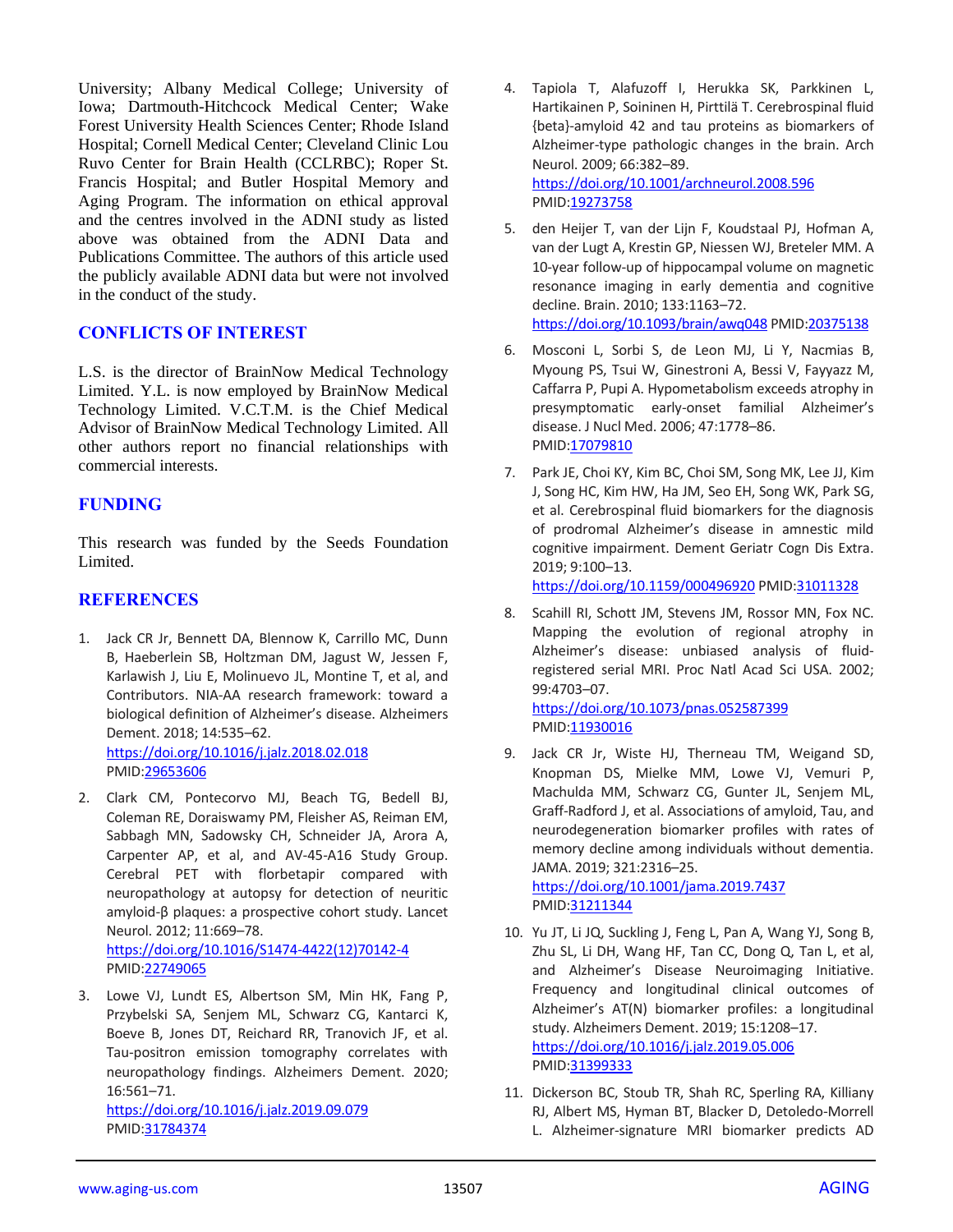dementia in cognitively normal adults. Neurology. 2011; 76:1395–402.

<https://doi.org/10.1212/WNL.0b013e3182166e96> PMID[:21490323](https://pubmed.ncbi.nlm.nih.gov/21490323)

12. Clerx L, van Rossum IA, Burns L, Knol DL, Scheltens P, Verhey F, Aalten P, Lapuerta P, van de Pol L, van Schijndel R, de Jong R, Barkhof F, Wolz R, et al. Measurements of medial temporal lobe atrophy for prediction of Alzheimer's disease in subjects with mild cognitive impairment. Neurobiol Aging. 2013; 34:2003–13.

<https://doi.org/10.1016/j.neurobiolaging.2013.02.002> PMID[:23540941](https://pubmed.ncbi.nlm.nih.gov/23540941)

- 13. Jack CR Jr, Barkhof F, Bernstein MA, Cantillon M, Cole PE, Decarli C, Dubois B, Duchesne S, Fox NC, Frisoni GB, Hampel H, Hill DL, Johnson K, et al. Steps to standardization and validation of hippocampal volumetry as a biomarker in clinical trials and diagnostic criterion for Alzheimer's disease. Alzheimers Dement. 2011; 7:474–85.e4. <https://doi.org/10.1016/j.jalz.2011.04.007> PMID[:21784356](https://pubmed.ncbi.nlm.nih.gov/21784356)
- 14. Casanova R, Barnard RT, Gaussoin SA, Saldana S, Hayden KM, Manson JE, Wallace RB, Rapp SR, Resnick SM, Espeland MA, Chen JC, and WHIMS-MRI Study Group and the Alzheimer's disease Neuroimaging Initiative. Using high-dimensional machine learning methods to estimate an anatomical risk factor for Alzheimer's disease across imaging databases. Neuroimage. 2018; 183:401–11. <https://doi.org/10.1016/j.neuroimage.2018.08.040> PMID[:30130645](https://pubmed.ncbi.nlm.nih.gov/30130645)
- 15. Casanova R, Hsu FC, Sink KM, Rapp SR, Williamson JD, Resnick SM, Espeland MA, and Alzheimer's Disease Neuroimaging Initiative. Alzheimer's disease risk assessment using large-scale machine learning methods. PLoS One. 2013; 8:e77949. <https://doi.org/10.1371/journal.pone.0077949> PMID[:24250789](https://pubmed.ncbi.nlm.nih.gov/24250789)
- 16. Davatzikos C, Xu F, An Y, Fan Y, Resnick SM. Longitudinal progression of Alzheimer's-like patterns of atrophy in normal older adults: the SPARE-AD index. Brain. 2009; 132:2026–35. <https://doi.org/10.1093/brain/awp091> PMID[:19416949](https://pubmed.ncbi.nlm.nih.gov/19416949)
- 17. Misra C, Fan Y, Davatzikos C. Baseline and longitudinal patterns of brain atrophy in MCI patients, and their use in prediction of short-term conversion to AD: results from ADNI. Neuroimage. 2009; 44:1415–22. <https://doi.org/10.1016/j.neuroimage.2008.10.031> PMID[:19027862](https://pubmed.ncbi.nlm.nih.gov/19027862)
- 18. Spulber G, Simmons A, Muehlboeck JS, Mecocci P, Vellas B, Tsolaki M, Kłoszewska I, Soininen H, Spenger

C, Lovestone S, Wahlund LO, Westman E, and dNeuroMed consortium and for the Alzheimer Disease Neuroimaging Initiative. An MRI-based index to measure the severity of Alzheimer's disease-like structural pattern in subjects with mild cognitive impairment. J Intern Med. 2013; 273:396–409. <https://doi.org/10.1111/joim.12028> PMID[:23278858](https://pubmed.ncbi.nlm.nih.gov/23278858)

19. Zhao L, Luo Y, Lew D, Liu W, Au L, Mok V, Shi L, and Alzheimer Disease Neuroimaging Initiative. Risk estimation before progression to mild cognitive impairment and Alzheimer's disease: an AD resemblance atrophy index. Aging (Albany NY). 2019; 11:6217–36.

<https://doi.org/10.18632/aging.102184> PMI[D:31467257](https://pubmed.ncbi.nlm.nih.gov/31467257)

20. Cummings J, Passmore P, McGuinness B, Mok V, Chen C, Engelborghs S, Woodward M, Manzano S, Garcia-Ribas G, Cappa S, Bertolucci P, Chu LW. Souvenaid in the management of mild cognitive impairment: an expert consensus opinion. Alzheimers Res Ther. 2019; 11:73.

<https://doi.org/10.1186/s13195-019-0528-6> PMI[D:31421681](https://pubmed.ncbi.nlm.nih.gov/31421681)

- 21. Ngandu T, Lehtisalo J, Solomon A, Levälahti E, Ahtiluoto S, Antikainen R, Bäckman L, Hänninen T, Jula A, Laatikainen T, Lindström J, Mangialasche F, Paajanen T, et al. A 2 year multidomain intervention of diet, exercise, cognitive training, and vascular risk monitoring versus control to prevent cognitive decline in at-risk elderly people (FINGER): a randomised controlled trial. Lancet. 2015; 385:2255–63. [https://doi.org/10.1016/S0140-6736\(15\)60461-5](https://doi.org/10.1016/S0140-6736(15)60461-5) PMI[D:25771249](https://pubmed.ncbi.nlm.nih.gov/25771249)
- 22. Panza F, Lozupone M, Logroscino G, Imbimbo BP. A critical appraisal of amyloid-β-targeting therapies for Alzheimer disease. Nat Rev Neurol. 2019; 15:73–88. <https://doi.org/10.1038/s41582-018-0116-6> PMI[D:30610216](https://pubmed.ncbi.nlm.nih.gov/30610216)
- 23. Jansen WJ, Ossenkoppele R, Knol DL, Tijms BM, Scheltens P, Verhey FR, Visser PJ, Aalten P, Aarsland D, Alcolea D, Alexander M, Almdahl IS, Arnold SE, et al, and Amyloid Biomarker Study Group. Prevalence of cerebral amyloid pathology in persons without dementia: a meta-analysis. JAMA. 2015; 313:1924–38. <https://doi.org/10.1001/jama.2015.4668> PMI[D:25988462](https://pubmed.ncbi.nlm.nih.gov/25988462)
- 24. Albert M, Zhu Y, Moghekar A, Mori S, Miller MI, Soldan A, Pettigrew C, Selnes O, Li S, Wang MC. Predicting progression from normal cognition to mild cognitive impairment for individuals at 5 years. Brain. 2018; 141:877–87.

<https://doi.org/10.1093/brain/awx365> PMI[D:29365053](https://pubmed.ncbi.nlm.nih.gov/29365053)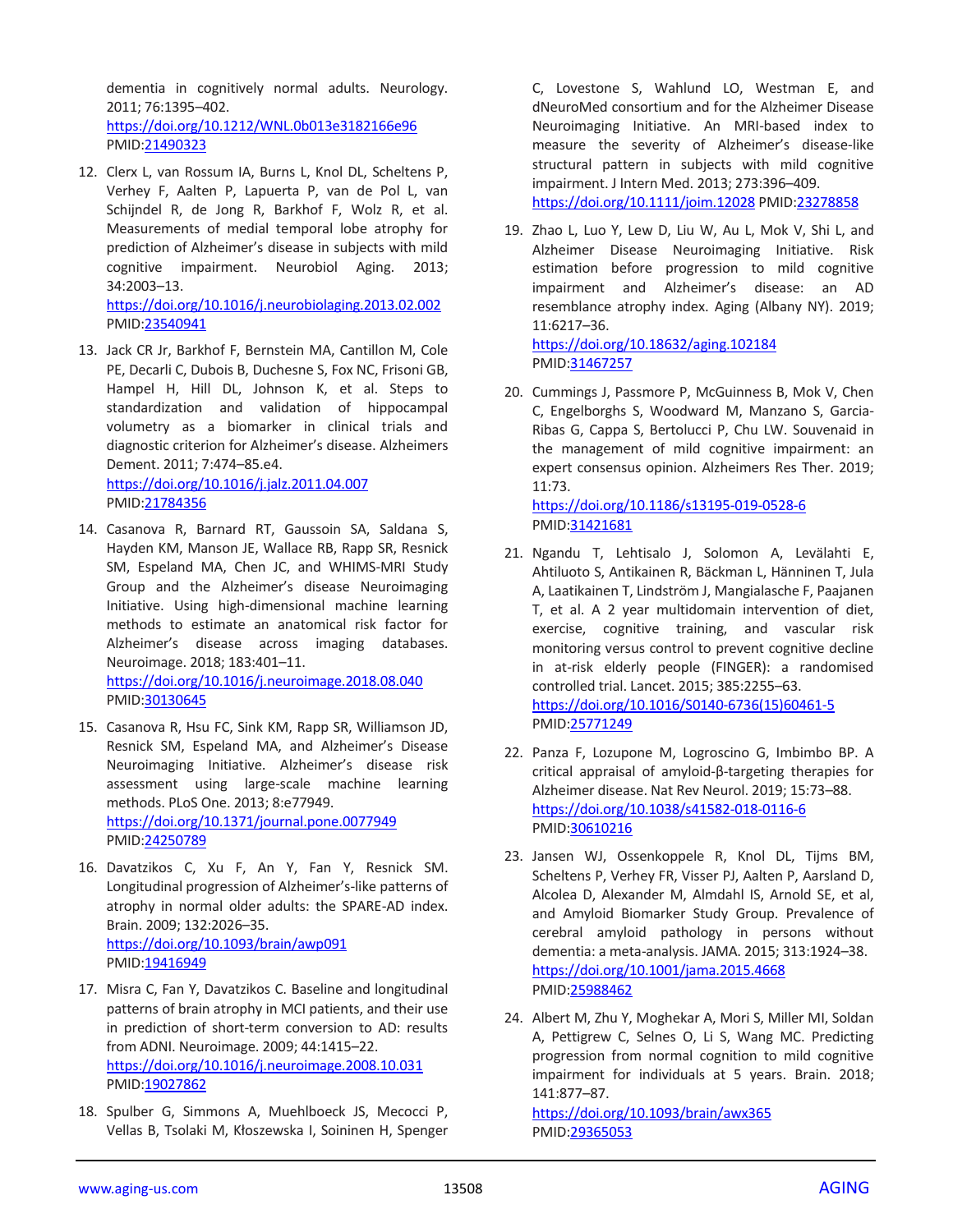- 25. Cavallin L, Løken K, Engedal K, Oksengård AR, Wahlund LO, Bronge L, Axelsson R. Overtime reliability of medial temporal lobe atrophy rating in a clinical setting. Acta Radiol. 2012; 53:318–23. <https://doi.org/10.1258/ar.2012.110552> PMID[:22371624](https://pubmed.ncbi.nlm.nih.gov/22371624)
- 26. Baker SL, Maass A, Jagust WJ. Considerations and code for partial volume correcting  $[$ <sup>18</sup>F]-AV-1451 tau PET data. Data Brief. 2017; 15:648–57. <https://doi.org/10.1016/j.dib.2017.10.024> PMID[:29124088](https://pubmed.ncbi.nlm.nih.gov/29124088)
- 27. Choi JY, Cho H, Ahn SJ, Lee JH, Ryu YH, Lee MS, Lyoo CH. Off-target <sup>18</sup>F-AV-1451 binding in the Basal Ganglia correlates with age-related iron accumulation. J Nucl Med. 2018; 59:117–20. <https://doi.org/10.2967/jnumed.117.195248> PMID[:28775201](https://pubmed.ncbi.nlm.nih.gov/28775201)
- 28. Lockhart SN, Ayakta N, Winer JR, La Joie R, Rabinovici GD, Jagust WJ. Elevated <sup>18</sup>F-AV-1451 PET tracer uptake detected in incidental imaging findings. Neurology. 2017; 88:1095–97. <https://doi.org/10.1212/WNL.0000000000003724> PMID[:28188303](https://pubmed.ncbi.nlm.nih.gov/28188303)
- 29. Tsai RM, Bejanin A, Lesman-Segev O, LaJoie R, Visani A, Bourakova V, O'Neil JP, Janabi M, Baker S, Lee SE, Perry DC, Bajorek L, Karydas A, et al. <sup>18</sup>F-flortaucipir (AV-1451) tau PET in frontotemporal dementia syndromes. Alzheimers Res Ther. 2019; 11:13. <https://doi.org/10.1186/s13195-019-0470-7> PMID[:30704514](https://pubmed.ncbi.nlm.nih.gov/30704514)
- 30. Lam LC, Lui VW, Tam CW, Chiu HF. Subjective memory complaints in Chinese subjects with mild cognitive impairment and early Alzheimer's disease. Int J Geriatr Psychiatry. 2005; 20:876–82. <https://doi.org/10.1002/gps.1370> PMID[:16116581](https://pubmed.ncbi.nlm.nih.gov/16116581)
- 31. Chan AS. Hong Kong List Learning Test, 2nd Edition. Hong Kong: Department of Psychological and Integrative Neuropsychological Rehabilitation Center. 2006.
- 32. Wong A, Yiu S, Nasreddine Z, Leung KT, Lau A, Soo YO, Wong LK, Mok V. Validity and reliability of two alternate versions of the montreal cognitive assessment (Hong Kong version) for screening of mild neurocognitive disorder. PLoS One. 2018; 13:e0196344. <https://doi.org/10.1371/journal.pone.0196344> PMID[:29791452](https://pubmed.ncbi.nlm.nih.gov/29791452)
- 33. Association AP. Diagnostic and Statistical Manual of Mental Disorders. (Washington, DC: American Psychiatric Association). 2013.
- 34. Insel PS, Mormino EC, Aisen PS, Thompson WK, Donohue MC. Neuroanatomical spread of amyloid β

and tau in Alzheimer's disease: implications for primary prevention. Brain Commun. 2020; 2:fcaa007. <https://doi.org/10.1093/braincomms/fcaa007> PMI[D:32140682](https://pubmed.ncbi.nlm.nih.gov/32140682)

35. Mok VC, Lam BY, Wang Z, Liu W, Au L, Leung EY, Chen S, Yang J, Chu WC, Lau AY, Chan AY, Shi L, Fan F, et al. Delayed-onset dementia after stroke or transient ischemic attack. Alzheimers Dement. 2016; 12:1167–76. <https://doi.org/10.1016/j.jalz.2016.05.007>

PMI[D:27327542](https://pubmed.ncbi.nlm.nih.gov/27327542)

- 36. Maass A, Landau S, Baker SL, Horng A, Lockhart SN, La Joie R, Rabinovici GD, Jagust WJ, and Alzheimer's Disease Neuroimaging Initiative. Comparison of multiple tau-PET measures as biomarkers in aging and Alzheimer's disease. Neuroimage. 2017; 157:448–63. <https://doi.org/10.1016/j.neuroimage.2017.05.058> PMI[D:28587897](https://pubmed.ncbi.nlm.nih.gov/28587897)
- 37. Ossenkoppele R, Rabinovici GD, Smith R, Cho H, Schöll M, Strandberg O, Palmqvist S, Mattsson N, Janelidze S, Santillo A, Ohlsson T, Jögi J, Tsai R, et al. Discriminative accuracy of [18F] flortaucipir positron emission tomography for Alzheimer disease vs other neurodegenerative disorders. JAMA. 2018; 320:1151–62. <https://doi.org/10.1001/jama.2018.12917>

PMI[D:30326496](https://pubmed.ncbi.nlm.nih.gov/30326496)

- 38. Chen S, Au L, Lau YT, Mok V, Ho CL. Incremental value of tau burden quantified by 18F-AV-1451 (18F-T807) PET/CT over conventional dual-tracer (11C-PIB and 18F-FDG) PET/CT for Alzheimer's disease. European Association of Nuclear Medicine Annual Congress 2019.
- 39. Shaw LM, Vanderstichele H, Knapik-Czajka M, Clark CM, Aisen PS, Petersen RC, Blennow K, Soares H, Simon A, Lewczuk P, Dean R, Siemers E, Potter W, et al, and Alzheimer's Disease Neuroimaging Initiative. Cerebrospinal fluid biomarker signature in Alzheimer's disease neuroimaging initiative subjects. Ann Neurol. 2009; 65:403–13.

<https://doi.org/10.1002/ana.21610> PMID[:19296504](https://pubmed.ncbi.nlm.nih.gov/19296504)

- 40. Scheltens P, Leys D, Barkhof F, Huglo D, Weinstein HC, Vermersch P, Kuiper M, Steinling M, Wolters EC, Valk J. Atrophy of medial temporal lobes on MRI in "probable" Alzheimer's disease and normal ageing: diagnostic value and neuropsychological correlates. J Neurol Neurosurg Psychiatry. 1992; 55:967–72. <https://doi.org/10.1136/jnnp.55.10.967> PMI[D:1431963](https://pubmed.ncbi.nlm.nih.gov/1431963)
- 41. Soininen H, Solomon A, Visser PJ, Hendrix SB, Blennow K, Kivipelto M, Hartmann T, and LipiDiDiet clinical study group. 24-month intervention with a specific multinutrient in people with prodromal Alzheimer's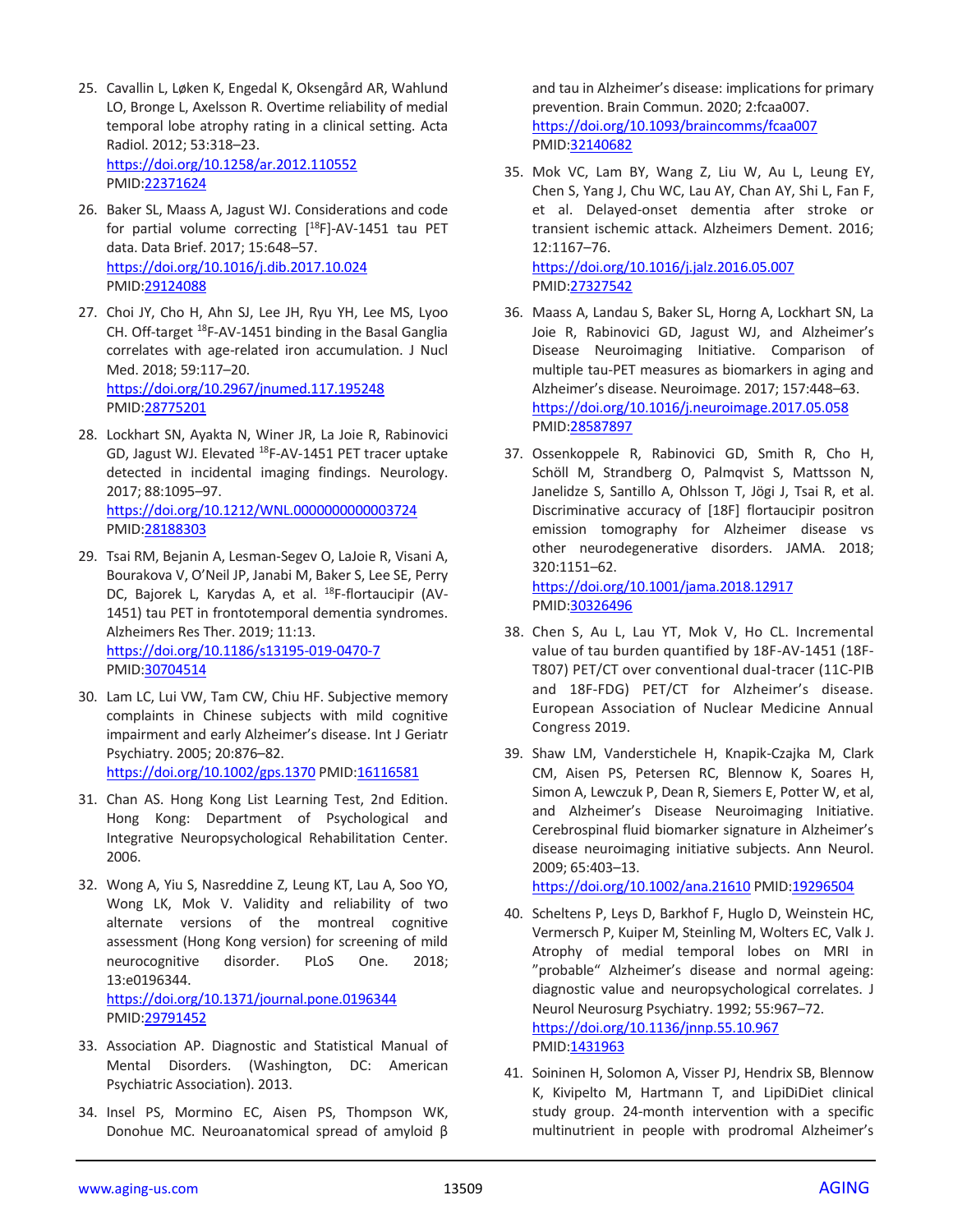disease (LipiDiDiet): a randomised, double-blind, controlled trial. Lancet Neurol. 2017; 16:965–75. [https://doi.org/10.1016/S1474-4422\(17\)30332-0](https://doi.org/10.1016/S1474-4422(17)30332-0) PMID[:29097166](https://pubmed.ncbi.nlm.nih.gov/29097166)

42. Abrigo J, Shi L, Luo Y, Chen Q, Chu WC, Mok VC, and Alzheimer's Disease Neuroimaging Initiative. Standardization of hippocampus volumetry using automated brain structure volumetry tool for an initial

Alzheimer's disease imaging biomarker. Acta Radiol. 2019; 60:769–76. <https://doi.org/10.1177/0284185118795327> PMI[D:30185071](https://pubmed.ncbi.nlm.nih.gov/30185071)

43. Landis JR, Koch GG. The measurement of observer agreement for categorical data. Biometrics. 1977; 33:159–74. PMID: 843571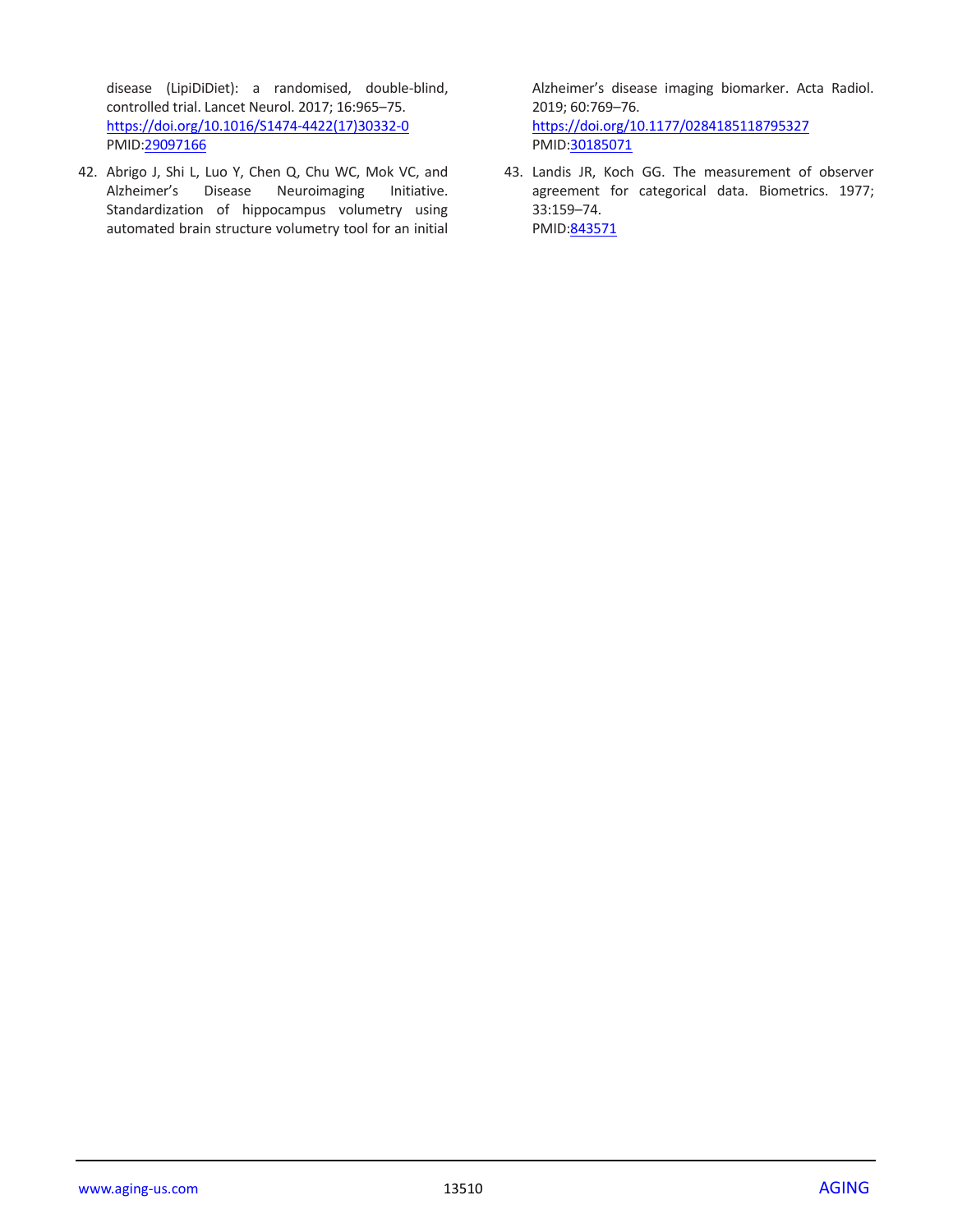## **SUPPLEMENTARY MATERIALS**

## **Supplementary Tables**

| <b>Measures</b>        | Sensitivity (95% CI) | Specificity (95% CI) | <b>Positive predictive</b><br>value | <b>Negative predictive</b><br>value | Accuracy |
|------------------------|----------------------|----------------------|-------------------------------------|-------------------------------------|----------|
| AD-RAI<br>$( \ge 0.5)$ | $0.64(0.50-0.76)$    | $0.79(0.69-0.86)$    | 63.79%                              | 79.00%                              | 73.42%   |
| HV<br>$(\leq 6.44$ mL) | $0.67(0.53-0.79)$    | $0.62(0.52-0.71)$    | 50.65%                              | 76.54%                              | 63.92%   |
| HF<br>$( \leq 0.42\%)$ | $0.64(0.50-0.76)$    | $0.56(0.46-0.66)$    | 45.68%                              | 72.73%                              | 58.86%   |

**Supplementary Table 1A. Performance metrics of derived AD-RAI, HV and HF in differentiating converters and stable subjects from ADNI-2 database among all subjects (n=158).**

AD-RAI=Alzheimer's disease resemblance atrophy index; HV=hippocampal volume; HF=hippocampal fraction; ADNI= Alzheimer's Disease Neuroimaging Initiatives; CI=confidence interval.

#### **Supplementary Table 1B. Performance metrics of derived AD-RAI, HV and HF in differentiating converters and stable subjects from ADNI-2 database among MCI subjects (n=85).**

| <b>Measures</b>        | Sensitivity (95% CI) | Specificity (95% CI) | <b>Positive predictive</b><br>value | <b>Negative predictive</b><br>value | Accuracy |
|------------------------|----------------------|----------------------|-------------------------------------|-------------------------------------|----------|
| AD-RAI<br>$( \ge 0.5)$ | $0.80(0.63-0.91)$    | $0.60(0.45-0.73)$    | 58.33%                              | 81.08%                              | 68.24%   |
| HV<br>$(\leq 6.07$ mL) | $0.66(0.48-0.80)$    | $0.62(0.47-0.75)$    | 54.76%                              | 72.09%                              | 63.53%   |
| HF<br>$(\leq 0.41\%)$  | $0.63(0.45-0.78)$    | $0.54(0.39-0.68)$    | 48.89%                              | 67.50%                              | 57.65%   |

AD-RAI=Alzheimer's disease resemblance atrophy index; HV=hippocampal volume; HF=hippocampal fraction; ADNI= Alzheimer's Disease Neuroimaging Initiatives; MCI=mild cognitive impairment; CI=confidence interval.

**Supplementary Table 1C. Performance metrics of derived AD-RAI, HV and HF in differentiating converters and stable subjects from ADNI-2 database among NC subjects (n=73).**

| <b>Measures</b>        | Sensitivity (95% CI) | Specificity (95% CI) | <b>Positive predictive</b><br>value | <b>Negative predictive</b><br>value | Accuracy |
|------------------------|----------------------|----------------------|-------------------------------------|-------------------------------------|----------|
| AD-RAI<br>$( \ge 0.5)$ | $0.39(0.20-0.61)$    | $0.98(0.88-1.00)$    | $90.00\%$                           | 77.78%                              | 79.45%   |
| HV<br>$(\leq 6.64$ mL) | $0.70(0.47-0.86)$    | $0.62(0.47-0.75)$    | 45.71%                              | 81.58%                              | 64.38%   |
| HF<br>$( \leq 0.44\%)$ | $0.65(0.43-0.83)$    | $0.58(0.43-0.72)$    | 41.67%                              | 78.38%                              | 60.27%   |

AD-RAI=Alzheimer's disease resemblance atrophy index; HV=hippocampal volume; HF=hippocampal fraction; ADNI= Alzheimer's Disease Neuroimaging Initiatives; NC=normal control; CI=confidence interval.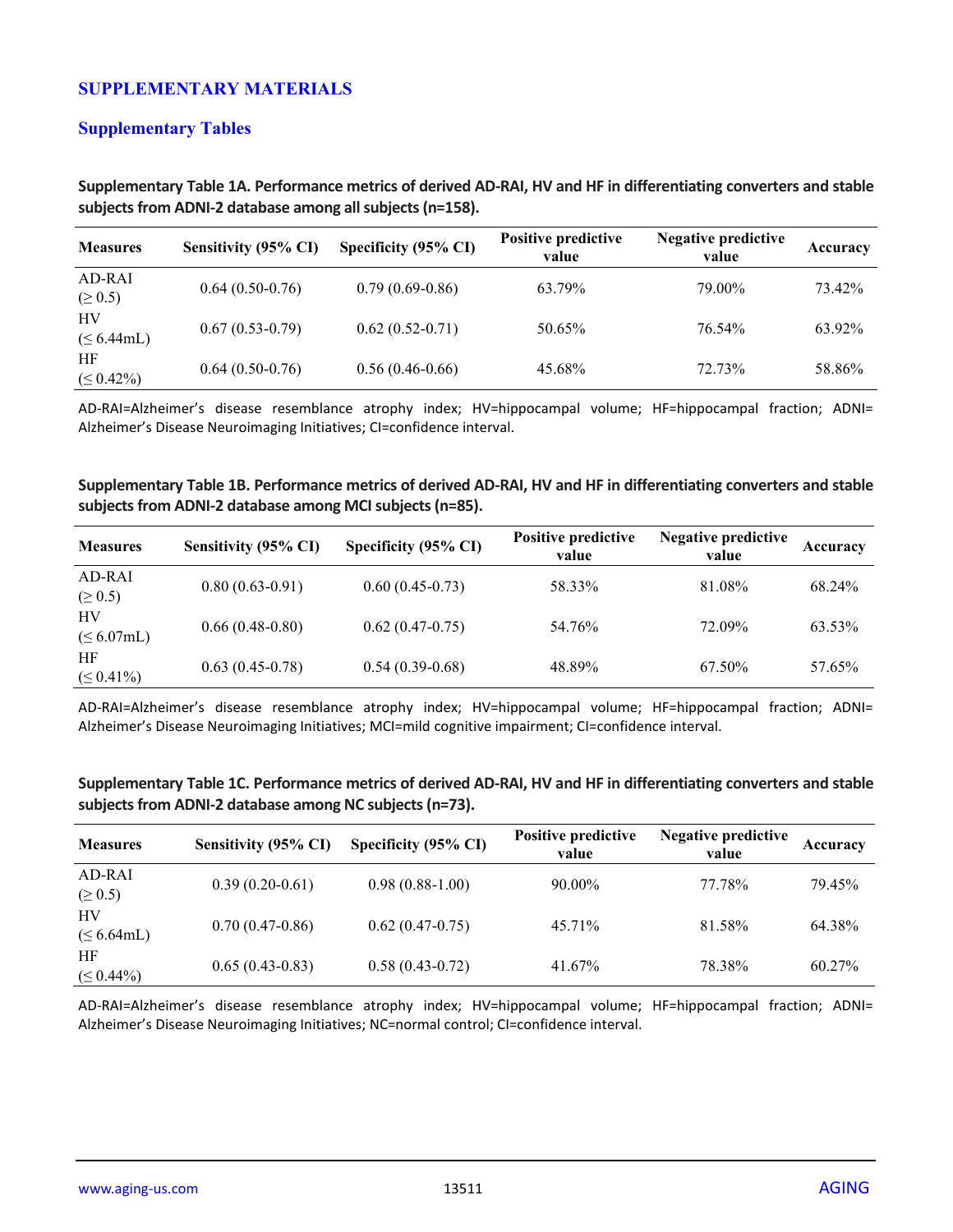**Supplementary Table 2. Performance metrics of AD-RAI, HV, HF and MTA among dementia subjects in CU-SEEDS cohort (n=10).**

| <b>Measures</b>                   | Sensitivity (95% CI) | Specificity (95% CI) | <b>Positive</b><br>predictive value | <b>Negative</b><br>predictive value | Accuracy |
|-----------------------------------|----------------------|----------------------|-------------------------------------|-------------------------------------|----------|
| AD-RAI $(≥0.5)$                   | $0.90(0.54-0.99)$    | NA                   | 100.00%                             |                                     | 90.00%   |
| HV<br>$(\leq 5.71$ mL*)           | $0.80(0.44-0.96)$    | NA                   | 100.00%                             | $\theta$                            | 80.00%   |
| HF<br>$(\leq 0.38\%^*)$           | $0.50(0.20-0.80)$    | NA                   | 100.00%                             | 0                                   | 50.00%   |
| <b>MTA</b><br>(Adjusted by age**) | $0.80(0.44-0.96)$    | NA                   | 100.00%                             | 0                                   | 80.00%   |

AD-RAI=Alzheimer's disease resemblance atrophy index; HV=hippocampal volume; HF=hippocampal fraction; MTA=medial temporal lobe atrophy; CU-SEEDS= The Chinese University of Hong Kong - Screening for Early Alzheimer's Disease; CI=confidence interval. \*The cutoff of HV ( $\leq$  5.71mL) and HF ( $\leq$  0.38%) used here were also derived from previous study [1]. \*\*The cut-off scores of MTA: under 75 years ≥ 1.5 and ≥ 75 years ≥ 2 [2].

**Supplementary Table 3A. Performance metrics of AD-RAI and MTA among MCI and CU subjects harboring A+ (n=128).**

| <b>Measures</b>          | Sensitivity (95% CI) | Specificity (95% CI) | <b>Positive</b><br>predictive value | <b>Negative</b><br>predictive value | Accuracy |
|--------------------------|----------------------|----------------------|-------------------------------------|-------------------------------------|----------|
| AD-RAI $(≥0.5)$          | $0.65(0.49-0.77)$    | $0.94(0.85-0.98)$    | 86.11%                              | 81.52%                              | 82.81%   |
| HV<br>$(\leq 6.44$ mL)   | $0.65(0.49-0.77)$    | $0.78(0.67-0.86)$    | 63.27%                              | 78.48%                              | 72.66%   |
| HF<br>$( \leq 0.42\%)$   | $0.46(0.32-0.61)$    | $0.94(0.85-0.98)$    | 81.48%                              | 74.26%                              | 75.78%   |
| <b>MTA</b><br>$(\geq 1)$ | $0.48(0.34-0.63)$    | $0.90(0.81-0.95)$    | 74.19%                              | 74.23%                              | 74.22%   |

AD-RAI=Alzheimer's disease resemblance atrophy index; HV=hippocampal volume; HF=hippocampal fraction; MTA=medial temporal lobe atrophy; CI=confidence interval.

| <b>Measures</b>          | Sensitivity (95% CI) | Specificity (95% CI) | <b>Positive</b><br>predictive value | <b>Negative</b><br>predictive value | Accuracy |
|--------------------------|----------------------|----------------------|-------------------------------------|-------------------------------------|----------|
| AD-RAI<br>$( \ge 0.5)$   | $0.86(0.66-0.95)$    | $0.86(0.64-0.96)$    | 88.89%                              | 82.61%                              | 86.00%   |
| HV<br>$(\leq 6.07$ mL)   | $0.68(0.48-0.83)$    | $0.95(0.75-1.00)$    | 95.00%                              | 70.00%                              | 80.00%   |
| HF<br>$( \leq 0.41\%)$   | $0.54(0.34-0.72)$    | $0.95(0.75-1.00)$    | 93.75%                              | 61.76%                              | 72.00%   |
| <b>MTA</b><br>$(\geq 1)$ | $0.64(0.44-0.81)$    | $0.86(0.64-0.96)$    | 85.71%                              | 65.52%                              | 74.00%   |

**Supplementary Table 3B. Performance metrics of AD-RAI, HF, HV and MTA among MCI subjects harboring A+ (n=50).**

AD-RAI=Alzheimer's disease resemblance atrophy index; HV=hippocampal volume; HF=hippocampal fraction; MTA=medial temporal lobe atrophy; MCI=mild cognitive impairment; CI=confidence interval.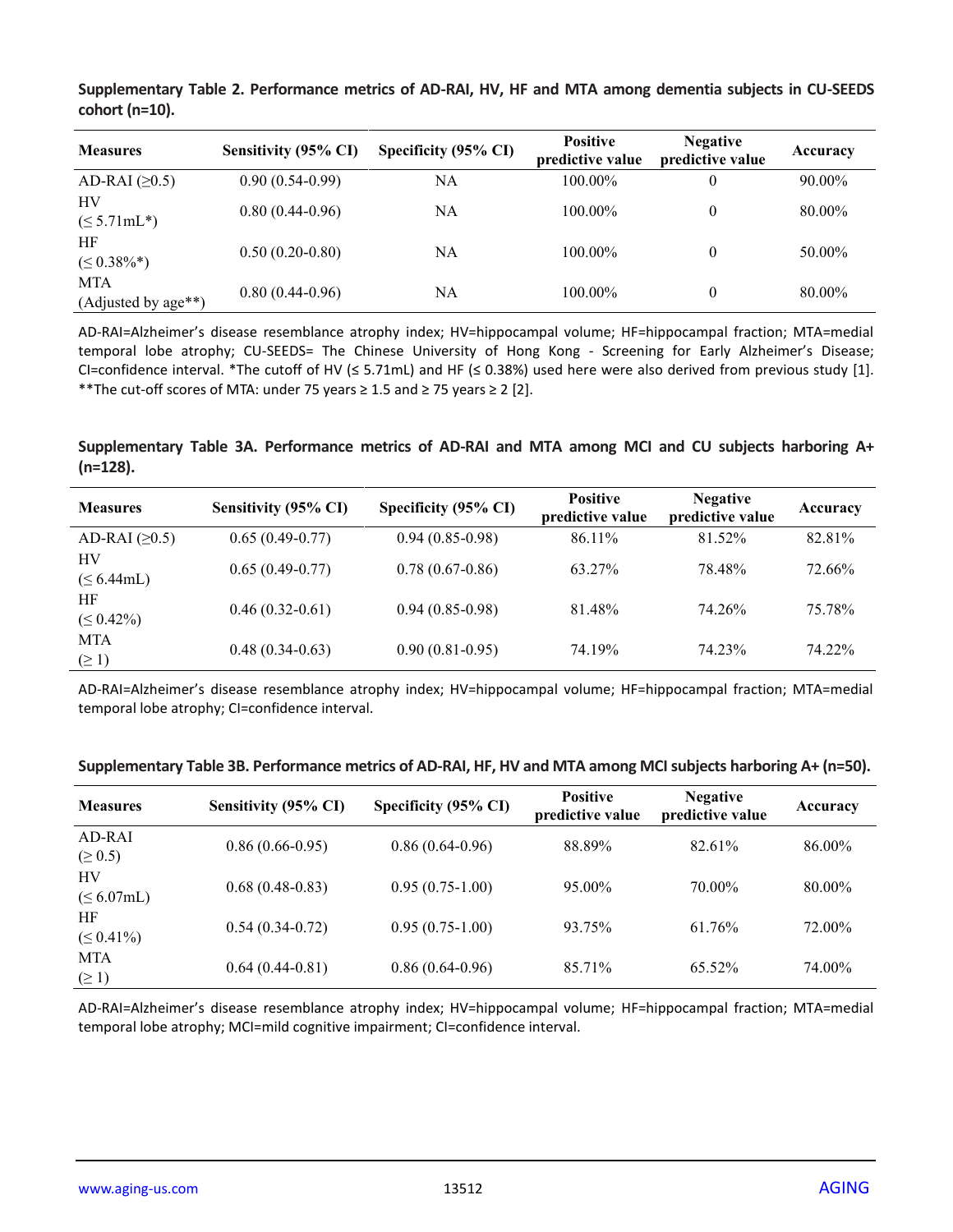|  |  | Supplementary Table 3C. Performance metrics of AD-RAI, HF, HV and MTA among CU subjects harboring A+ (n=78). |
|--|--|--------------------------------------------------------------------------------------------------------------|
|--|--|--------------------------------------------------------------------------------------------------------------|

| <b>Measures</b>          | Sensitivity (95% CI) | Specificity (95% CI) | <b>Positive</b><br>predictive value | <b>Negative</b><br>predictive value | Accuracy |
|--------------------------|----------------------|----------------------|-------------------------------------|-------------------------------------|----------|
| $AD-RAI$<br>$( \ge 0.5)$ | $0.35(0.16-0.59)$    | $0.97(0.87-0.99)$    | 77.78%                              | 81.16%                              | 80.77%   |
| HV<br>$(\leq 6.64$ mL)   | $0.70(0.46-0.87)$    | $0.91(0.80-0.97)$    | 73.68%                              | 89.83%                              | 85.90%   |
| HF<br>$( \leq 0.44\%)$   | $0.35(0.16-0.59)$    | $0.97(0.87-0.99)$    | 77.78%                              | 81.16%                              | 80.77%   |
| <b>MTA</b><br>$(\geq 1)$ | $0.25(0.10-0.49)$    | $0.91(0.80-0.97)$    | 50.00%                              | 77.94%                              | 74.36%   |

AD-RAI=Alzheimer's disease resemblance atrophy index; HV=hippocampal volume; HF=hippocampal fraction; MTA=medial temporal lobe atrophy; CU=cognitively unimpaired; CI=confidence interval.